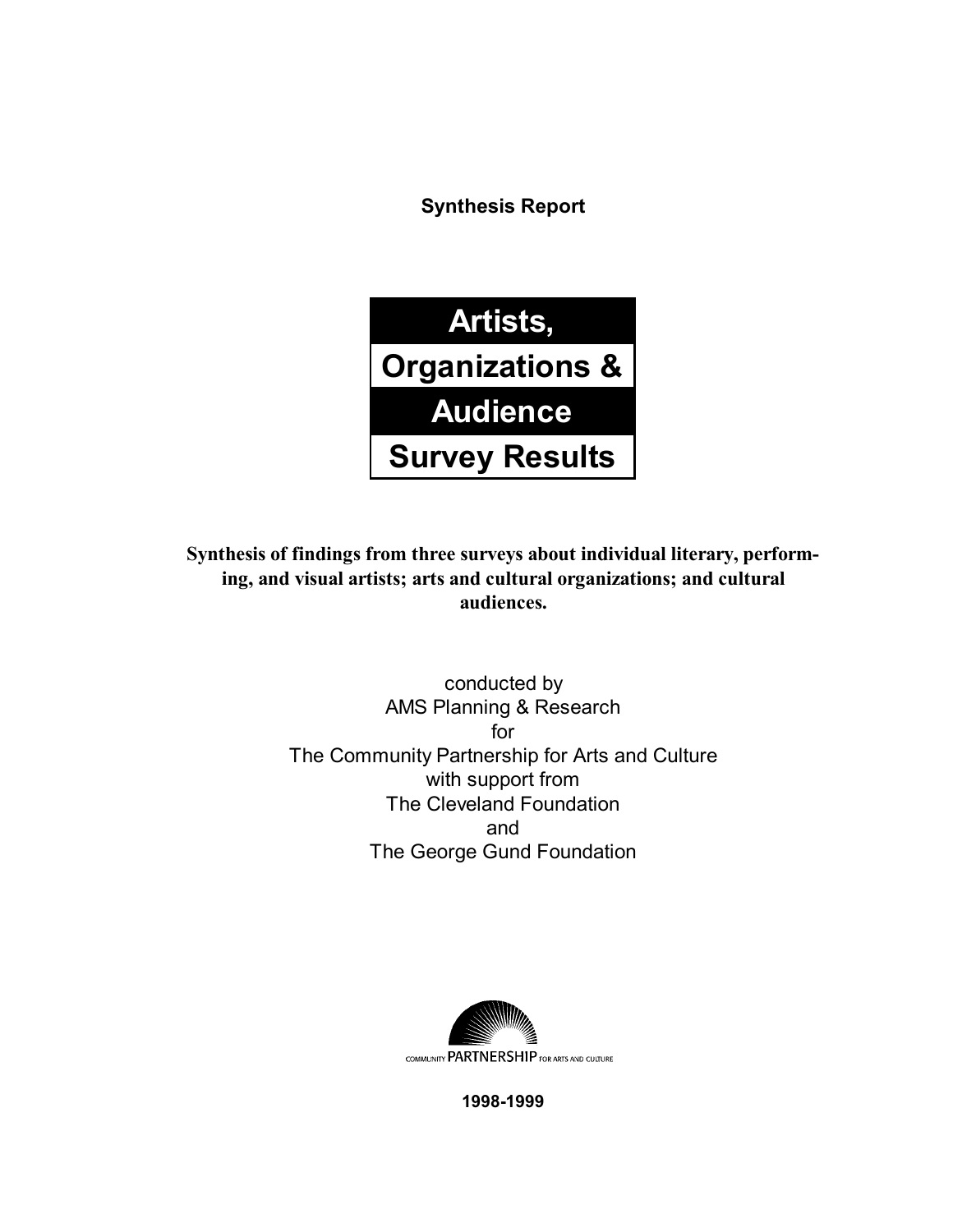# **Artists, Organizations, and Audience Survey Results<br>Table of Contents**

| APPENDIX C: ZIP CODES BY FREQUENCY AMONG AUDIENCE SURVEY PARTICIPANTS27 |  |
|-------------------------------------------------------------------------|--|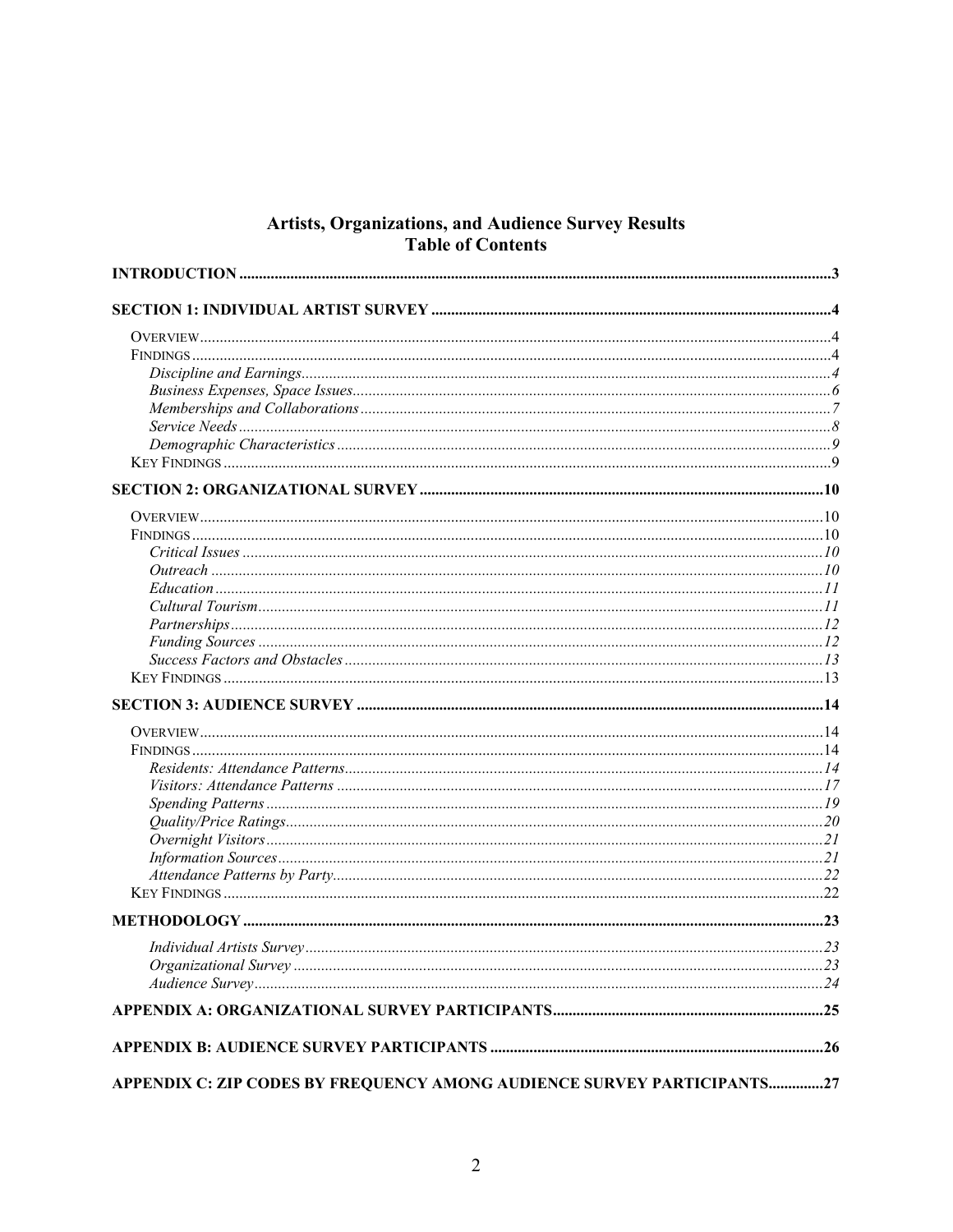#### **Introduction**

The Community Partnership for Arts and Culture, (The Partnership) is developing Northeast Ohio's first strategic arts and cultural plan. To guide policy decisions related to this plan, The Partnership launched a series of research initiatives between March 1998 and March 1999. In addition to providing valuable information about Northeast Ohio's collective arts and cultural resources, this body of research gives individual organizations an opportunity to learn more about their programs, services, and audiences.

This narrative presents findings from three research projects:

- Section 1: *Individual Artist Survey* examines the needs of the region's diverse community of literary, performing, and visual artists.
- Section 2: *Organizational Survey* explores the scope of education, outreach, and tourism programs as well as collaborations and partnerships.
- Section 3: *Audience Survey* reveals a wealth of information on arts and cultural consumers, such as perception of event quality and value, purchasing habits, and other events and services enjoyed along with arts and cultural experiences.

Research of this breadth and depth requires the dedication and commitment of countless individuals. To the staff of the region's arts and cultural organizations, the thousands of audience members who took a few minutes of their time to complete surveys, the hundreds of individual artists who offered their comments, and the army of volunteers who accompanied Partnership staff to all corners of Northeast Ohio, we extend our deepest thanks.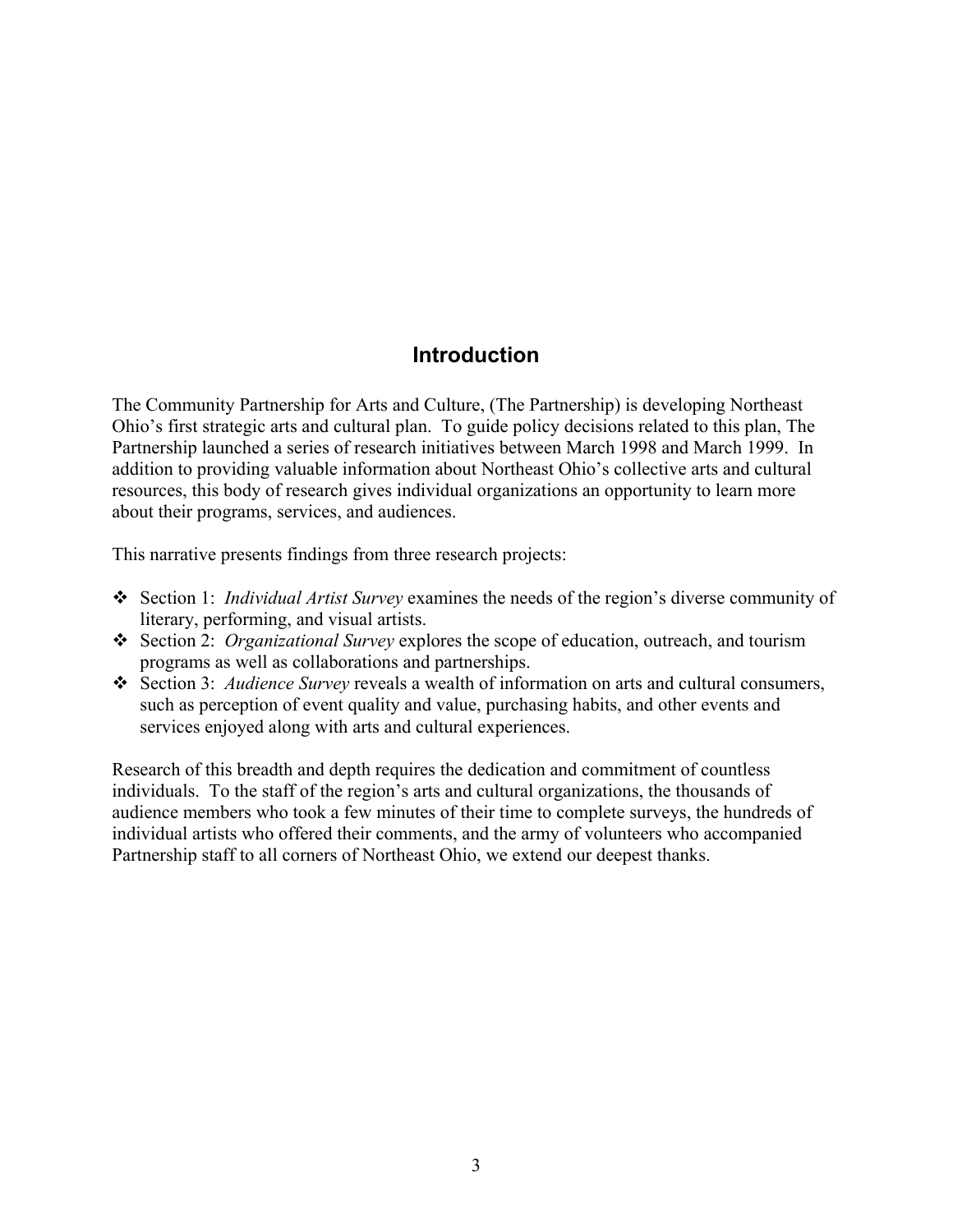# **Section 1: Individual Artist Survey**

#### *Overview*

During the spring of 1998, The Partnership contacted arts and cultural organizations to locate mailing lists of individual literary, performing, and visual artists living and working in Northeast Ohio. Approximately twenty organizations provided mailing lists of varying size allowing The Partnership to mail more than 9,000 surveys. It should be noted that the lists were often provided in formats which made it impossible to remove duplicates. In addition to contacting artists by mail, The Partnership provided surveys to artists to distribute to their colleagues. In all, 600 participants returned completed surveys.

The goal was to collect information from individual artists concerning:

- $\triangleleft$  Needs for, and conditions of, living/working space
- $\triangle$  Needs for technical assistance, including technical skills workshops, computer graphics, and internet training
- $\triangleleft$  Needs for exhibition opportunities
- $\cdot$  Involvement through galleries, festivals, and special events in the region

#### *Findings*

#### Discipline and Earnings

Half of the individuals who responded said their primary artistic discipline was a form of visual arts; nearly half of these respondents reported activity in more than one medium. Crafts artists and writers were the next most frequently-reported disciplines at 32 percent and 23 percent respectively.

About 1 in 5 respondents (22 percent) stated they earn 50 percent or more of their income from artistic work. All other respondents reported working at least one other job and, in some cases, held multiple positions. For the purpose of this analysis, those who earned at least half of their annual income from artistic-related work were classified as "Group A Artists" while those who earned less than 50 percent were categorized as "Group B Artists." (NOTE: Group A Artists and Group B Artists labels are used for statistical analysis purposes only.) With 78 percent of the respondents classified as Group B Artists (or not reporting income sources), artists in Northeast Ohio are facing challenges which make it difficult to earn their livelihoods from primarily art and cultural work.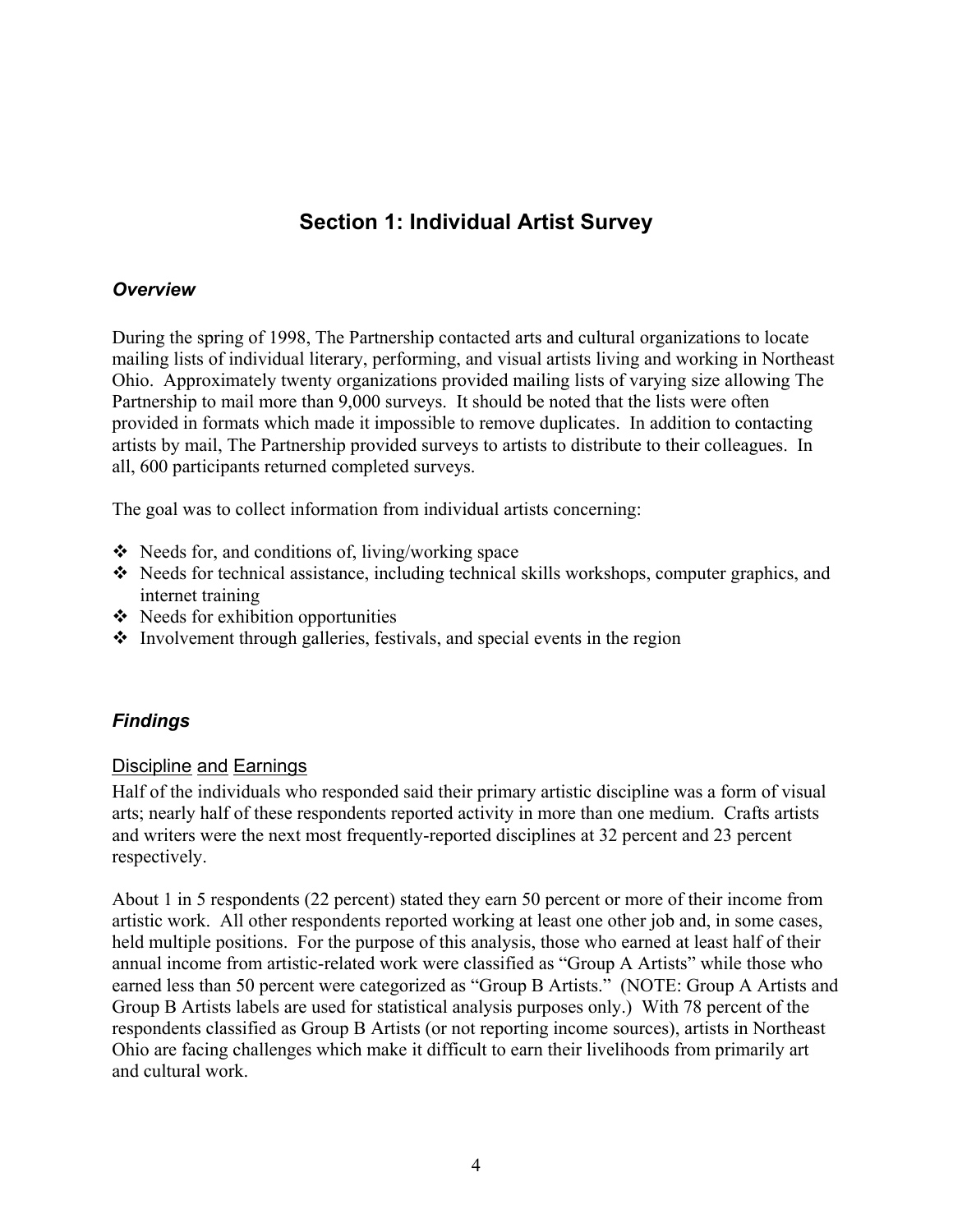On average, artists report earning 25 percent of their gross income from teaching, 15 percent from selling artwork, 9 percent from commercial work, 7 percent from performing, 4 percent from writing, and 21 percent from other sources.<sup>1</sup>

In addition to questions about gross income, artists were asked "how do you afford to do your art?" Given a list of choices, artists were asked to identify income sources which allow them to create works of art. Product sales, support received by doing collaborative work, and institutional support are the top three items identified (see Table 1). More than 58 percent noted "other." Reviewing individual responses, "other" refers to everything from self support and spouse support to teaching and business or legal settlements.

| How do you "afford" to do your artwork (multiple responses allowed,<br>percents total more than 100) | <b>Percent</b> |
|------------------------------------------------------------------------------------------------------|----------------|
| <b>Product sales</b>                                                                                 | 38.6%          |
| Support received by doing collaborative work with other artists/arts and                             | 14.8%          |
| cultural organizations                                                                               |                |
| <b>Institutional support</b>                                                                         | 10.3%          |
| <b>Ticket sales</b>                                                                                  | 9.2%           |
| <b>Pro bono services</b>                                                                             | 8.1%           |
| <b>State/municipal support</b>                                                                       | 7.9%           |
| Using a non-profit umbrella                                                                          | 7.6%           |
| <b>Corporate support</b>                                                                             | 5.4%           |
| <b>Federal support</b>                                                                               | 3.1%           |
| <b>Other</b>                                                                                         | 58.9%          |

#### **Table 1**

Among all respondents, 43 percent reported teaching in an artistic field (with visual artists somewhat more likely to teach than artists in other disciplines). In terms of activities pursued in order to sell artwork, 20 percent reported use of galleries and exhibitions while 14 percent listed events such as fairs and festivals. One in 10 respondents reported "networking"<sup>2</sup> as a sales tactic while an equal number use direct mail and flyers.

1

<sup>&</sup>lt;sup>1</sup> Multiple-responses, percents total more than 100.

 $2$  Networking often refers to informal relationships among individuals or organizations. Collaboration is a more formalized relationship where individuals or organizations work together.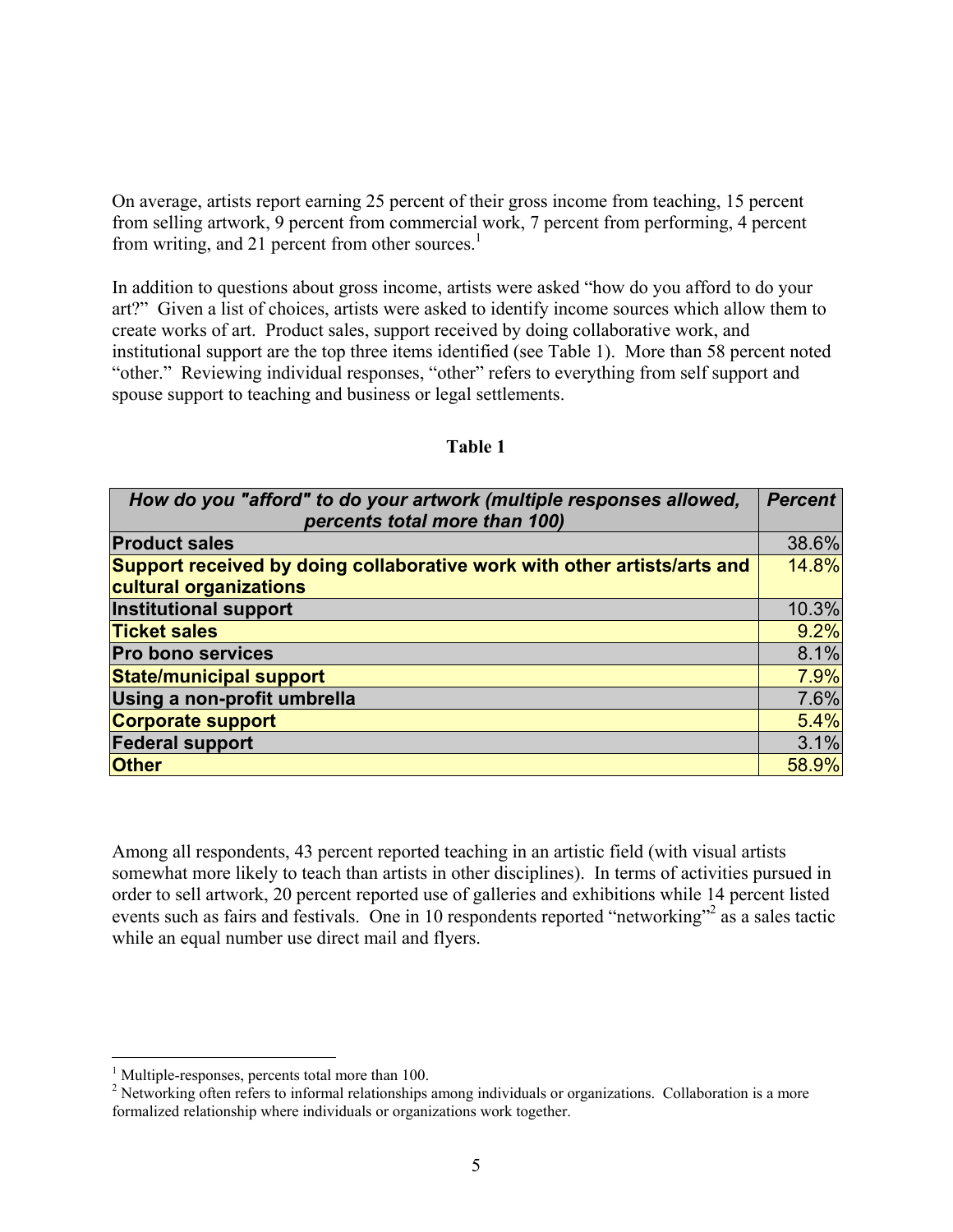#### Business Expenses, Space Issues

Nearly 40 percent of the respondents have total annual business expenses between \$1,000 and \$5,000 (see Table 2). Forty percent of Group A Artists report annual business expenses of \$10,000 or more, while fewer than 10 percent of Group B Artists reported business expenses over \$10,000. In comparison, over 30 percent of Group B Artists reported business expenses under \$1,000 compared to 16 percent of Group A Artists.

| <b>All Artists: Annual Business Expenses</b> |        |  |  |  |
|----------------------------------------------|--------|--|--|--|
| <b>Dollar Amount</b><br>Percent              |        |  |  |  |
| \$500 or less                                | 13.80% |  |  |  |
| \$500.01 to \$1,000                          | 13.80% |  |  |  |
| \$1,001 to \$5,000                           | 39.20% |  |  |  |
| \$5,001 to \$10,000                          | 16.60% |  |  |  |
| \$10,001 to \$20,000                         | 9.00%  |  |  |  |
| \$20,001 to \$30,000                         | 3.40%  |  |  |  |
| \$30,001 to \$100,000                        | 3.10%  |  |  |  |
| \$100,001 to \$150,000                       | 0.80%  |  |  |  |
| \$150,000+                                   | 0.30%  |  |  |  |

**Table 2** 

More than 69 percent of respondents report living and working in the same space (see Figure 1).



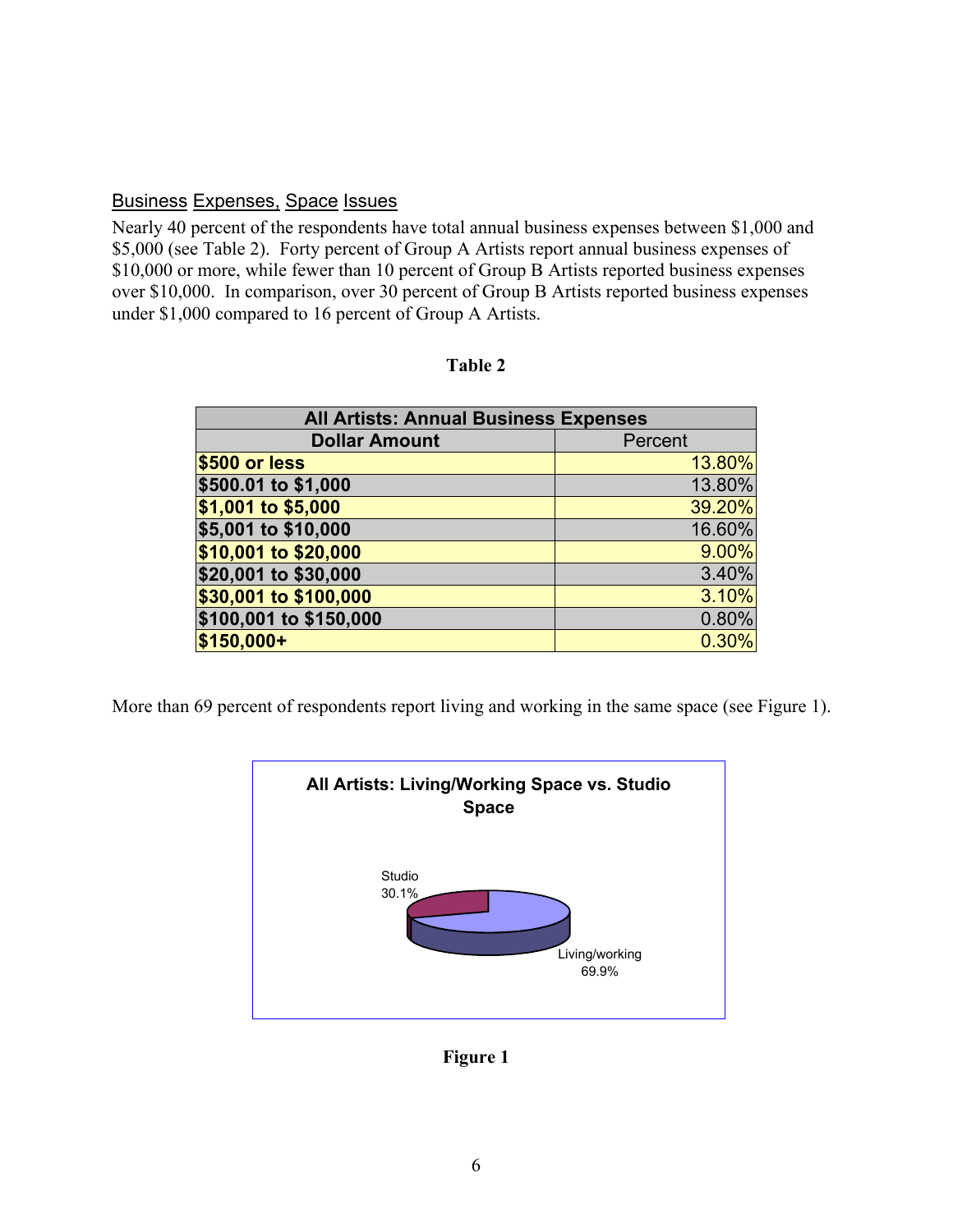Only 30 percent of all respondents indicated they occupy a studio space separate from their home (with visual artists much more likely than performing artists to occupy separate studio space). Separate workspace, however, was not limited only to Group A Artists (27 percent) as 20 percent of Group B Artists also reported having studio space separate from their home. More than 47 percent of artists occupying a combined living and working area report the space does not meet their needs, compared with more than 22 percent of artists with separate living and working spaces (see Table 3). Of all artists reporting their current space does not meet their needs, a majority reported limited size and furnishings.

#### **Table 3**

| Does this space<br>sufficiently suit your<br>needs? | <b>All artists</b> | <b>Arts with combined</b><br>living and working<br>space | <b>Artists with separate</b><br>studio space |
|-----------------------------------------------------|--------------------|----------------------------------------------------------|----------------------------------------------|
| Yes                                                 | 58.8%              | 52.7%                                                    | 77.2%                                        |
| <b>No</b>                                           | 41.2%              | 47.3%                                                    | 22.8%                                        |

Monthly rents paid for separate studio space ranged from \$50 to \$2,500, with a mean<sup>3</sup> of \$436 and a median<sup>4</sup> of \$300. For combined living/working space, artists reported spending from \$50 to \$1,500 each month, with a mean of \$495 and a median of \$476. Artists reported separate studios ranging in size from 40 to 8,000 square feet (with a mean of 1,588 and a median of 1,000). For combined living/working space, artists reported occupying up to 11,000 square feet (with a mean of 1,278 and a median of 1,000). Monthly (mean) rental costs per square foot were reported to be \$2.98 for combined living/working space and \$4.51 for studio space separate from a home.

#### Memberships and Collaborations

The individual artists survey collected information on service organization memberships and collaborative efforts. The most frequently-noted membership organizations were the Clevelandbased NOVA<sup>5</sup> (New Organization for Visual Artists) and SPACES. Two-thirds of all respondents reported membership in an artists' service organization (including 68 percent of visual artists, 58 percent of writers, and 57 percent performing artists). Only 16 percent of respondents reported engaging in partnerships with not-for-profit organizations or private (forprofit) businesses.

1

<sup>&</sup>lt;sup>3</sup> Mean is the average of a series of numbers.

<sup>&</sup>lt;sup>4</sup> Median is a value in an ordered set of values below and above which there are an equal number of values.

 $<sup>5</sup>$  NOVA ceased operations shortly after the completion of this survey.</sup>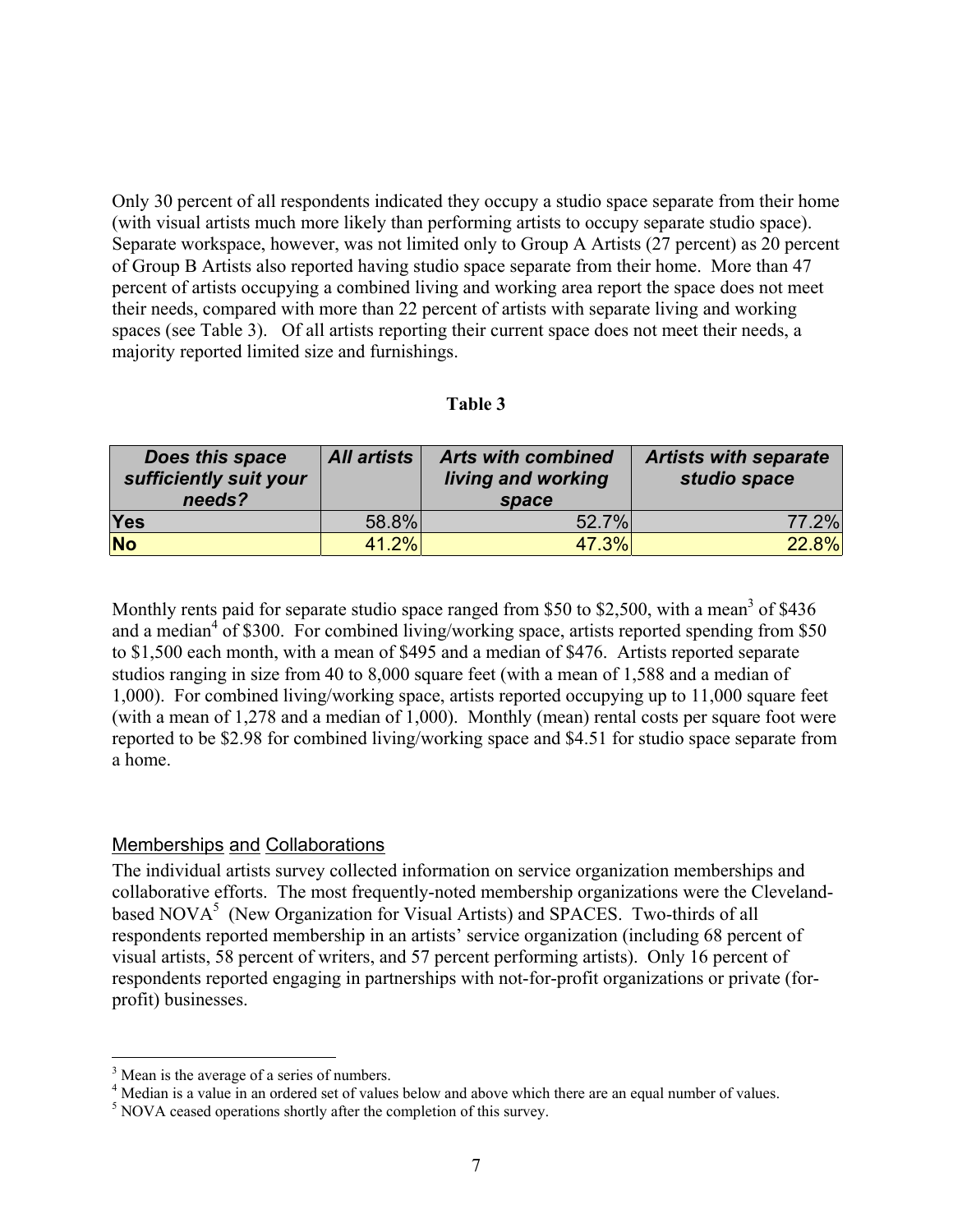#### Service Needs

 $\overline{a}$ 

In order to determine the service needs of individual artists, those surveyed were provided with a list of nineteen types of assistance. Artists were asked to indicate the level of importance of each item on a scale of one to ten (with one being least important and ten indicating great importance). Artists report notification of deadlines, increased performance/exhibition opportunities, media access, networking, and collaborations as their top five needs (see Table 4).

#### **Table 4**

| <b>Type of Assistance</b>                                                     | <b>Mean</b>      |
|-------------------------------------------------------------------------------|------------------|
| Timely notification of arts and culture related deadlines                     | 8.3              |
| More performances/exhibition opportunities                                    | 8.2              |
| Access to and coverage by the media                                           | 8.2              |
| Networking with other artists and arts and cultural institutions <sup>6</sup> | 7.7              |
| Collaborations with other artists and cultural institutions                   | 7.2              |
| Inclusion in arts resource book <sup>7</sup>                                  | 7.0              |
| Opportunity to connect with neighborhood resources                            | 6.9              |
| Work included in registry <sup>8</sup>                                        | 6.5              |
| <b>Teaching opportunities</b>                                                 | 6.4              |
| <b>Percent for art programs</b>                                               | 6.3              |
| Opportunities to purchase bulk supplies                                       | 6.2              |
| <b>Training opportunities (artistic)</b>                                      | 6.0              |
| <b>Studio/rehearsal space</b>                                                 | 5.8              |
| <b>Booking services</b>                                                       | $\overline{5.7}$ |
| Opportunities to work in schools                                              | 5.6              |
| <b>Group insurance</b>                                                        | 5.5              |
| <b>Training opportunities (technical)</b>                                     | 5.3              |
| <b>Accounting services</b>                                                    | 4.7              |
| Training opportunities (administrative)                                       | 4.5              |
| Scale 1 = low importance; 10 = extremely important                            |                  |

<sup>&</sup>lt;sup>6</sup> Networking often refers to informal relationships among individuals or organizations. Collaboration is a more

formalized relationship where individuals or organizations work together.<br><sup>7</sup> An arts resource book is commonly defined as a publication listing goods and services artists are willing to provide

e.g., teaching in schools.<br><sup>8</sup> A registry is commonly defined as a catalogue of various artists' work.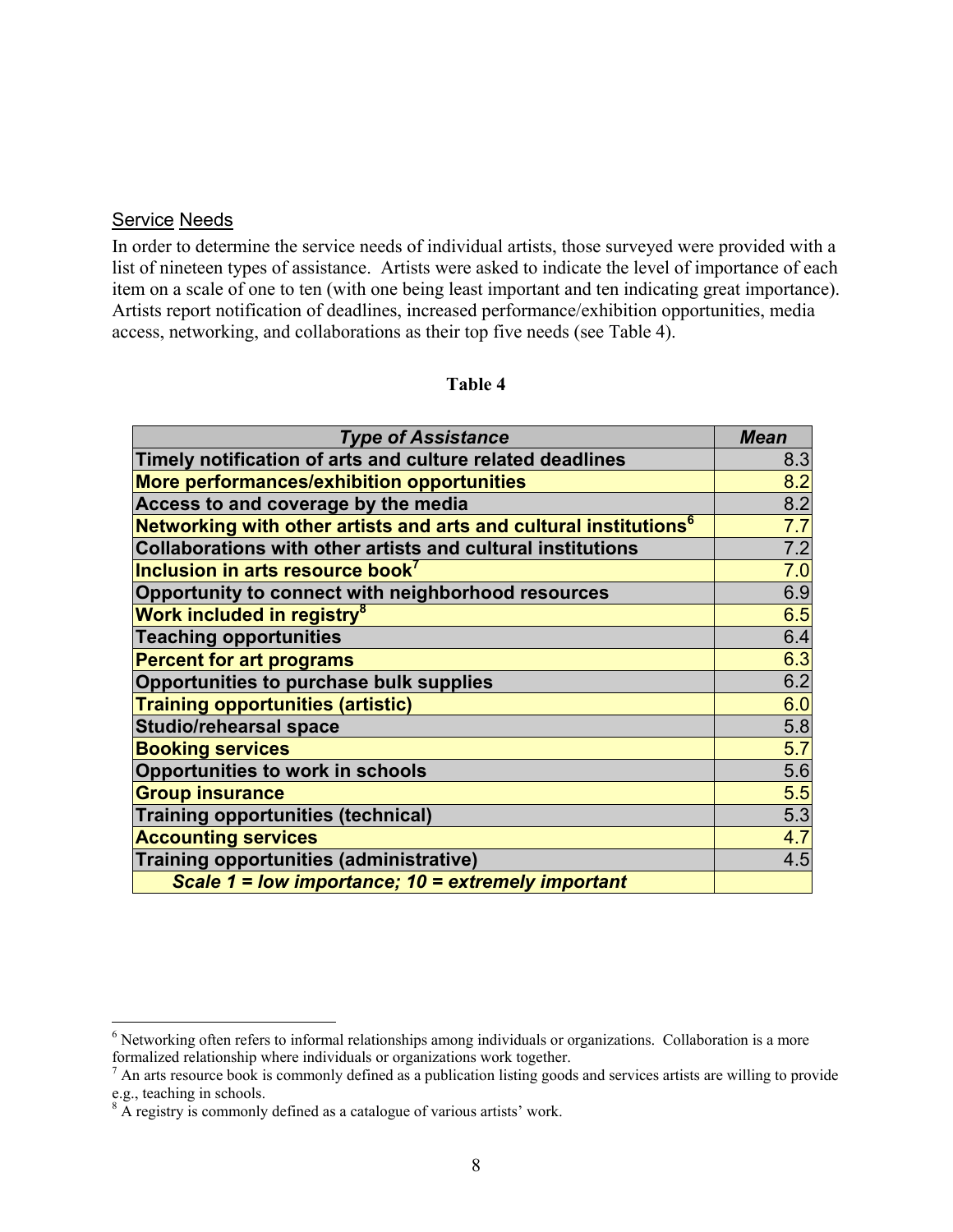#### Demographic Characteristics

More women (57 percent) than men (43 percent) returned completed surveys. This gender gap in the response rate is a common phenomena observed throughout the survey research field. Nearly 75 percent of respondents were between the ages of 35 and 54, and the majority of respondents, 85.7 percent, were white. One in five (21 percent) of respondents earn between \$25,000 and \$34,999 annually while another 21 percent reported annual household incomes of between \$50,000 and \$74,999. More visual artists reported holding master's degrees (39.7 percent) than did those in other artistic areas. In aggregate, responding artists report high education levels (see Figure 2).



**Figure 2** 

#### *Key Findings*

 $\overline{a}$ 

The key findings from The Partnership's individual artist survey are:

- Notification of deadlines, increased performance and exhibition opportunities, access to and coverage by the media, networking, and increased collaborations are the top five needs reported by artists.
- 78 percent of artists earn less than 50 percent of their annual income from the creation of artistic products.
- Artists with separate living and working spaces report higher levels of satisfaction with their environment than artists who utilize a combined living and working space.
- $\bullet$  Two thirds of all artists are members of service organizations.<sup>9</sup>

<sup>&</sup>lt;sup>9</sup> NOVA ceased operations shortly after the completion of this survey.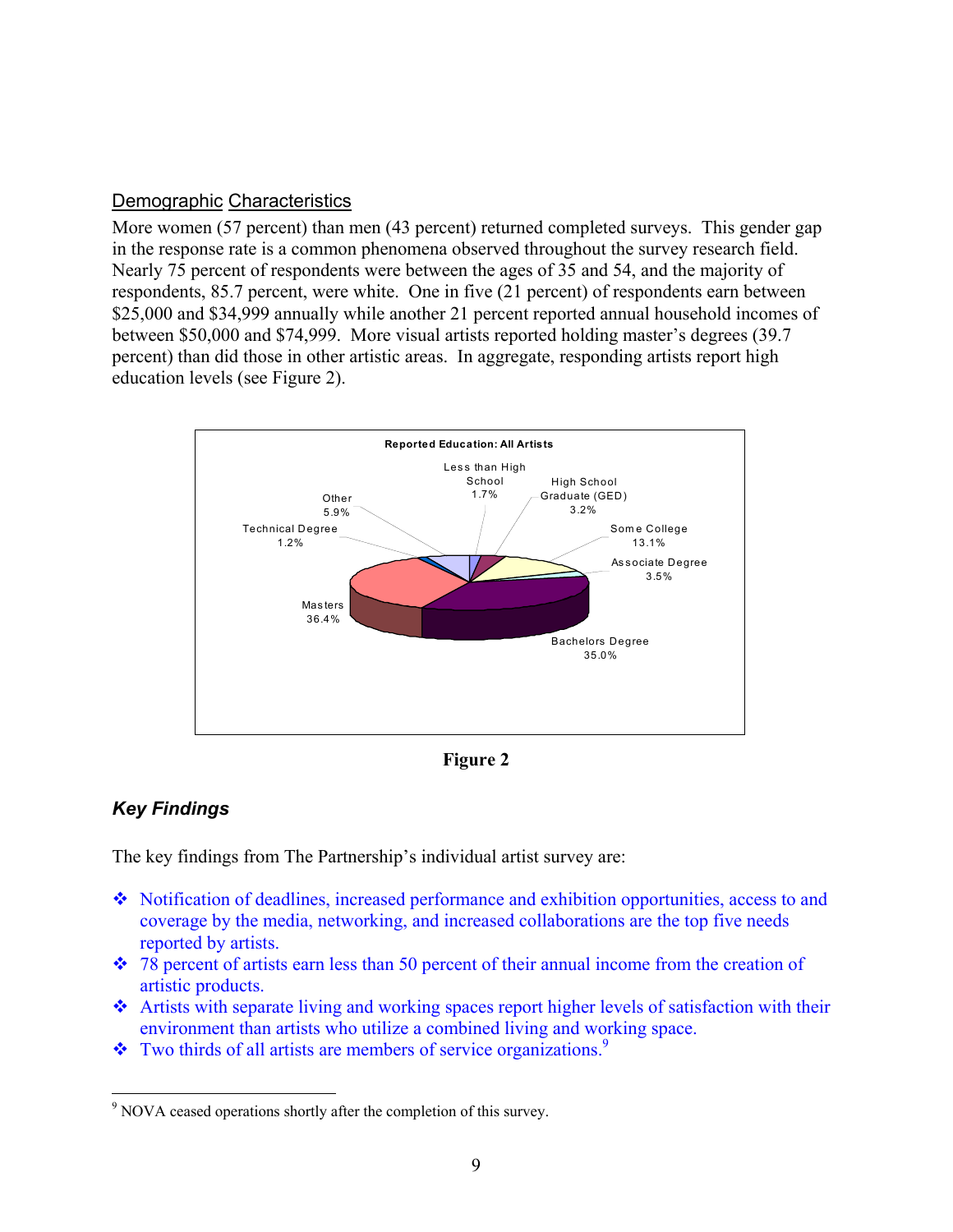# **Section 2: Organizational Survey**

#### *Overview*

During the summer of 1998, The Partnership distributed 425 surveys to the region's arts and cultural organizations. A total of 51 completed surveys were returned and included in this analysis (see Appendix A for a list of participating organizations).

The purpose of the survey was to determine:

- $\div$  The range of education, outreach, and tourism programs as well as organizational partnerships and collaborations.
- $\triangle$  The most important issues facing organizations during the next five years
- Top needs in the areas of organizational development and technical assistance
- What organizations perceive to be the critical issues affecting arts and cultural development in Northeast Ohio

#### *Findings*

#### Critical Issues

When asked to identify the most critical issues affecting future cultural development in Northeast Ohio, 42 percent cited funding followed by marketing and audience development (17 percent), and the need for "sufficient" staff (13 percent). The top reported needs for technical assistance are: board development (31 percent), fundraising (25 percent), and marketing (23 percent).

#### **Outreach**

Outreach programs are defined as initiatives specifically designed to reach new or expanded audiences, either on- or off-site, with free or paid admissions. These programs are often targeted at underserved audiences whether intended as a public service to the community or to build new audiences and bases of support. Performances are the most commonly-cited type of outreach program. Many outreach programs do not target any particular community but are "broadcast" to the entire market (13 percent of programs target "all communities.")

Arts and cultural organizations are most likely to offer outreach programs, classes and workshops (69 percent) among their activities, followed by paid and free performances (63 percent each) and in-school education programs (60 percent).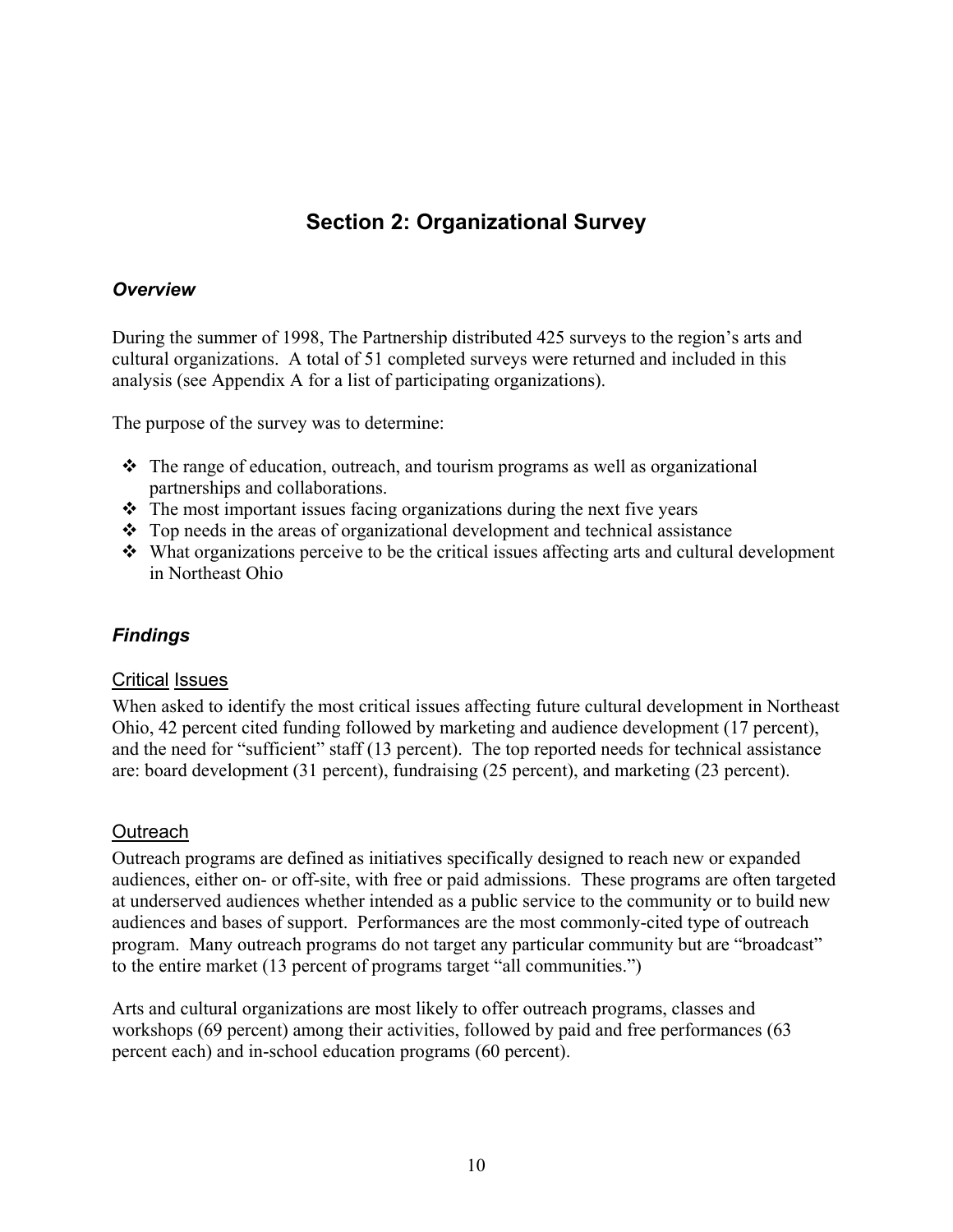Thirty-five (35) organizations reported on 102 separate outreach programs. Outreach programs provide an estimated 2.64 million services for people living and visiting Northeast Ohio (with a mean of 29,000 services and a median of 725 services). Northeast Ohio arts and cultural organizations report investing \$2.3 million annually in outreach programs with an average cost of \$33,545 (with a median project cost of \$6,000).

#### Education

Education programs are defined as programs with the specific purpose of educating, teaching, or instructing individuals, groups, children, adults, and seniors through any programs sponsored, facilitated, conducted, or hosted by an arts and cultural organization. Education programs can be on-site or off-site, and include those programming efforts conducted at an organization's home venue, in schools, and at other sites. Admission to education programs can be free or paid, and can take the form of tuition, membership, fees, etc.

The region's arts and cultural assets invest \$11.3 million annually in arts and cultural education programs. On average, education programs were reported to cost \$68,173. However, approximately half of these programs cost less than \$15,000 (with a median cost of \$15,178).

Forty-four (44) organizations reported on 276 separate education programs with a few groups accounting for more than 20 separate programs. Performances were the most commonly-cited type of program for education activities. Arts and cultural organizations report providing 2.6 million educational services for Northeast Ohio's residents and visitors (a mean of 10,000 and a median of 917). The availability of education (as well as outreach) programs appears to diminish as grade level rises, with more programs available for elementary grades and fewer for secondary students.

#### Cultural Tourism

Twenty-four (24) organizations reported on 56 separate cultural tourism programs (with a single group accounting for 11 separate programs). Media campaigns and "other" activities (such as promotional booths and publications) were common among the cultural tourism programs cited. The cultural tourism programs provide more than 9.3 million services annually to residents and visitors (with a mean of 258,000 and a median of 1,750). Arts and cultural organizations report investing \$2.2 million in tourism programs. Cultural tourism programs were reported to cost an average of \$52,247 with a median of \$11,000.

Because of its size, a media campaign developed by the Cleveland Convention and Visitors Bureau and The Cleveland Cultural Coalition is analyzed separately. The joint media endeavor provided an additional 8.3 million services at a cost of \$2 million.

Programs were most often reported to serve "day-trippers" (18 percent) followed by regional visitors and youth (13 percent each). Twenty-five percent (25 percent) of all programs listed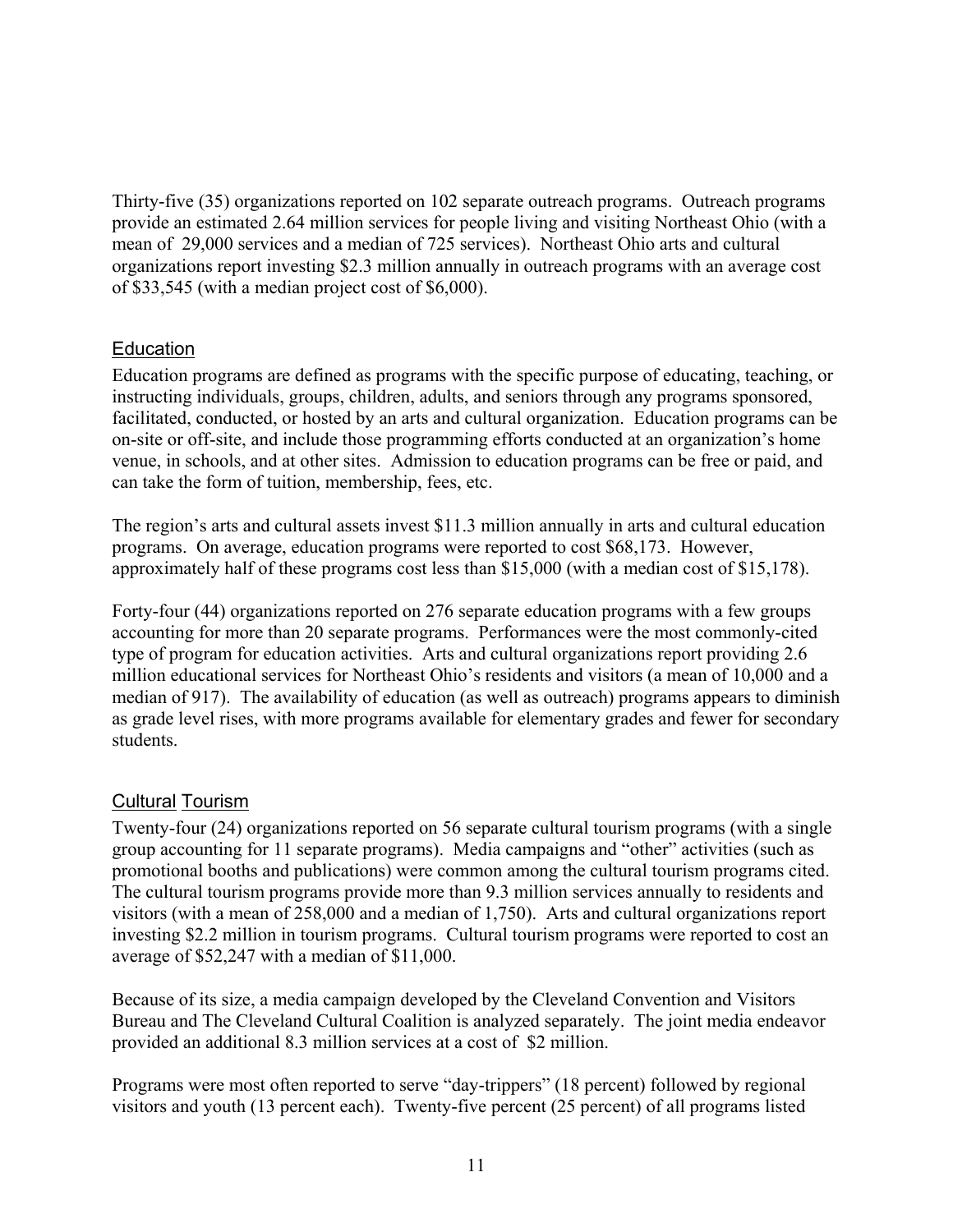either no target audience definition or were classified as "other." Most cultural tourism programs (30 percent) last only one day.

#### **Partnerships**

Arts and cultural organizations were asked to describe a range of partnerships and collaborations in which they engage. Organizations were given definitions of various types of partnerships and asked to describe the nature of their interactions with other organizations. For the purposes of this survey, a partnership is "cooperative" if organizations engage in an informal working relationship (e.g., sharing mailing lists), "collaborative" if organizations maintain formal ties (e.g., two or more organizations offering joint programs, submitting joint funding applications, offering shared ticketing, etc.), or a "consolidation" if organizations combine operations (e.g., two or more organizations which have combined aspects of programming, operations, etc.)

Partnerships were defined as possibly involving (but not limited to) arts organizations working with other arts or cultural institutions or with other entities such as human service providers, educational institutions, businesses and corporations, neighborhood/ community groups, civic associations, or social clubs. The majority of partnerships (38 percent) involve non-artistic activities (such as administrative or marketing projects). The majority of partnerships were reported to involve "cooperation" (60 percent), followed by "collaborative" arrangements (26 percent) and "consolidated" (14 percent) activities.

The majority of all outreach, education, and tourism partnerships were reported to take place between arts and community-based organizations rather than between two or more arts and cultural groups. Education programs are most likely to involve only a single partner, (such as an individual school or district) whereas outreach and cultural tourism programs are more likely to involve multiple participants. Tourism programs are reported to involve the highest number of "diversified" partnerships (involving two or more different types of organizations).

#### Funding Sources

Private foundations are most often the sources of funding for education and outreach programs, (23 percent and 24 percent, respectively) while "fees" support 21 percent of reported education programs. Educational programs are more often supported by different types of funders (69 percent reporting diversified<sup>10</sup> funding sources versus 51 percent for outreach and 41 percent for tourism programs). Cultural tourism programs are most likely to have multiple funding sources (73 percent versus 60 percent for education and 65 percent for outreach programs).

 $\overline{a}$  $10$  Diversified funding sources refers to receiving funding from different types of sources e.g., private foundations, individuals, corporations, government agencies, etc. Multiple funding sources refers to receiving funding from one category of funders (e.g., all foundations).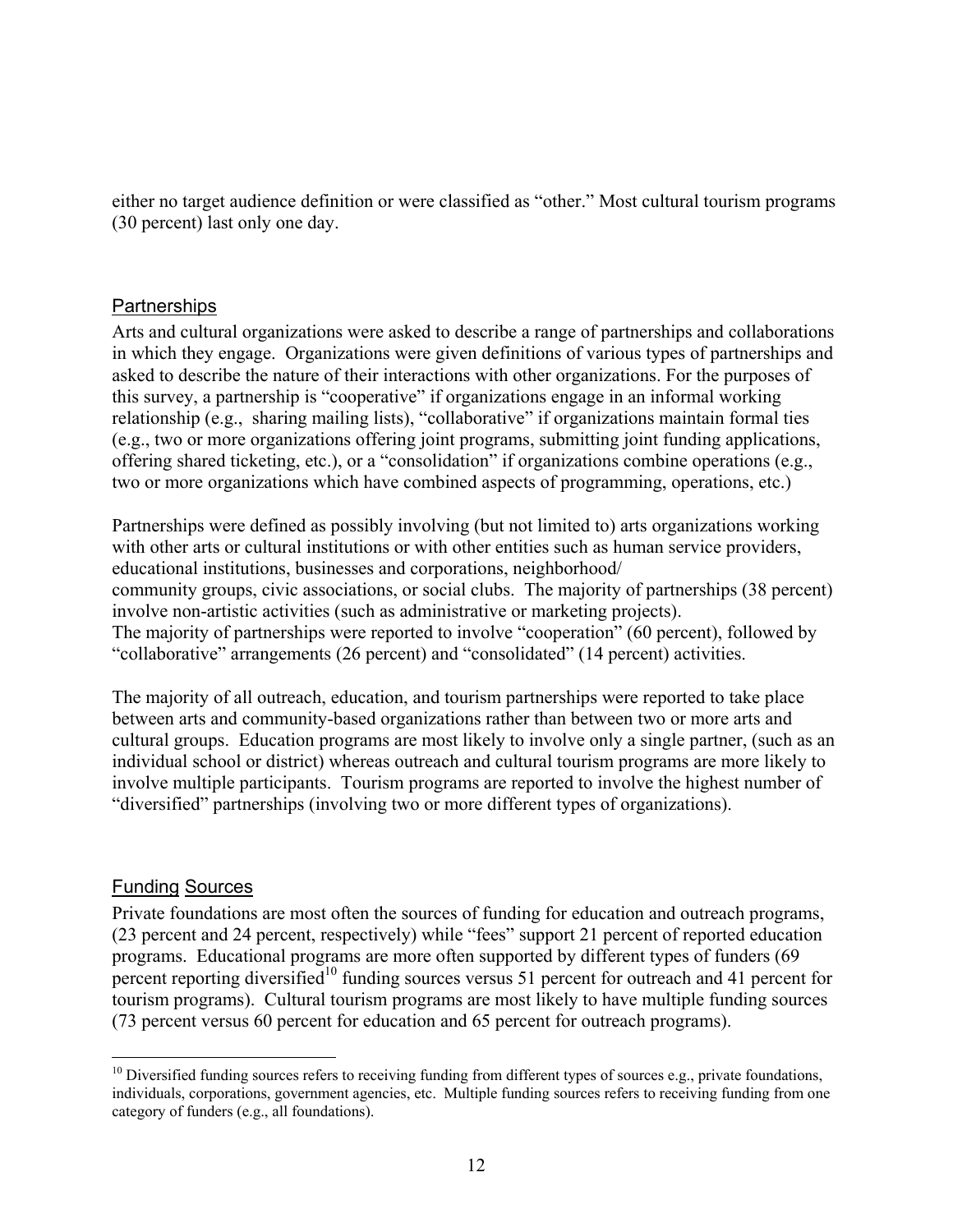#### Success Factors and Obstacles

Arts and cultural organizations identified the "nature of a program" itself as the primary reason for success for all types of programs and partnerships. Program staffs appear to be critical to the success of educational programs (cited in 20 percent of programs), while volunteers are noted as important to the success of partnerships (in 15 percent of all cases).

Lack of additional funding is the biggest obstacle cited across the board (35 percent for education programs, 38 percent for outreach activities, 45 percent for partnerships, and 50 percent for cultural tourism programs). The need for staff support was noted as the second most important obstacle for both education and outreach programs. Communication between and among partners (and awareness of partnership opportunities) is cited as a critical obstacle toward implementing and/or establishing more partnerships (in 22 percent of all cases reported).

#### *Key Findings*

The key findings from The Partnership's organizational survey are:

- $\cdot$  Arts and cultural organizations invest \$11.3 million annually in education programs providing 2.6 million services annually.
- Arts and cultural organizations invest \$2.3 million in outreach programs providing 2.64 million services annually.
- Arts and cultural organizations invest \$2.2 million in cultural tourism programs annually providing more than 9.3 million services annually to residents and visitors.
- Funding is the most cited critical issue reported by arts and cultural organizations.
- The availability of education (as well as outreach) programs appears to diminish as grade level rises, with more programs available for elementary grades and fewer for secondary students.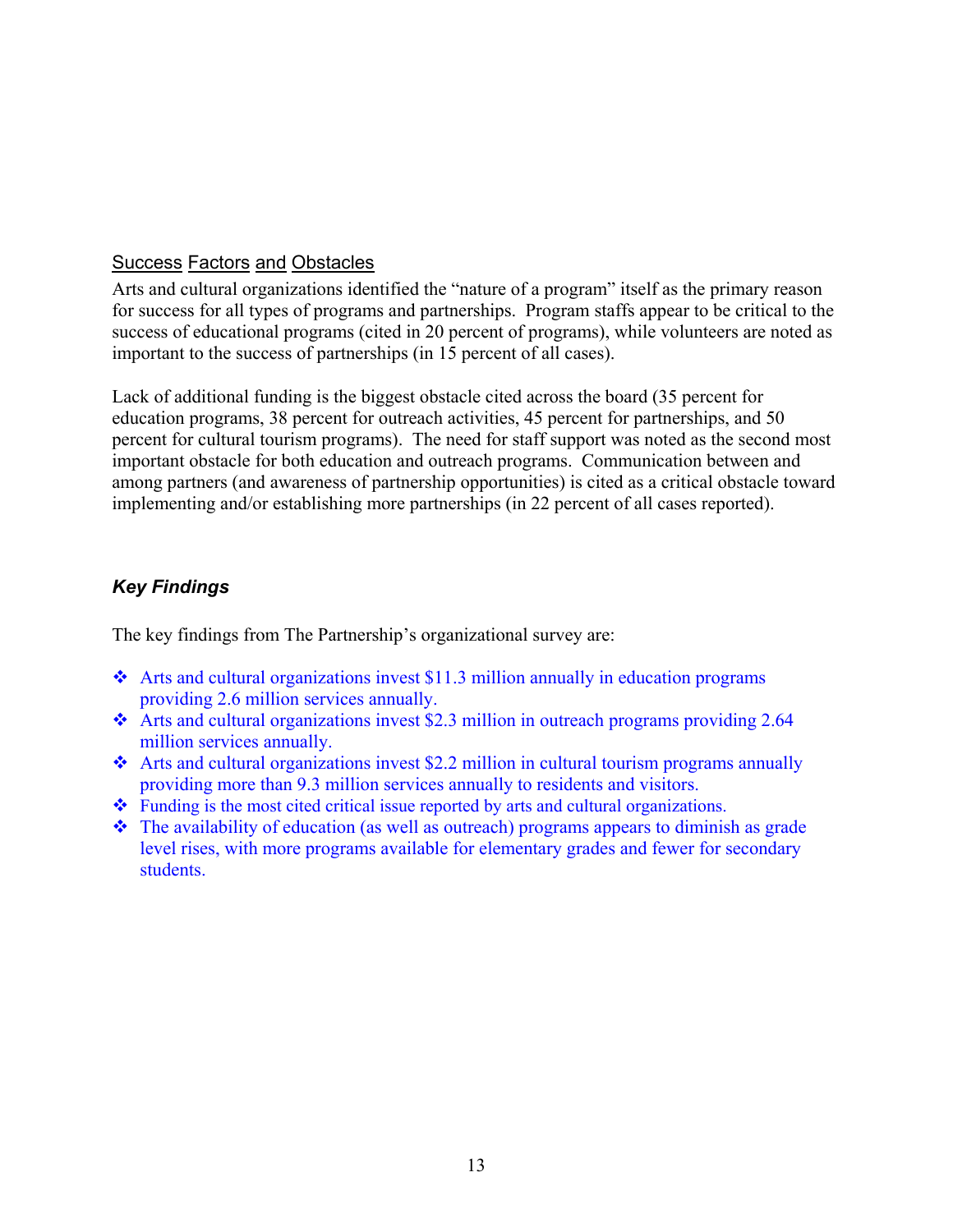# **Section 3: Audience Survey**

#### *Overview*

From May to November 1998, The Partnership and more than 80 volunteers collected 6,013 completed audience surveys from 59 events throughout the seven-county region. To ensure a random sample, all participants had an equal chance of being surveyed regardless of what time they arrived at an event. To prevent any single event from skewing the analysis, a maximum of 100 completed surveys from each event were analyzed (see Appendix B for a list of participating organizations).

The objective of the audience survey was to uncover information on:

- Spending patterns associated with attending arts and cultural attractions
- Respondents' perceptions of the value and quality of Northeast Ohio arts and cultural offerings
- $\triangle$  Frequency of attending arts and cultural attractions
- $\triangle$  How people learn about arts and cultural opportunities
- $\triangleleft$  Party size and composition
- Audience member home ZIP code (see Appendix C for a list of ZIP codes by frequency)

#### *Findings*

 $\overline{a}$ 

#### Residents: Attendance Patterns<sup>11</sup>

Results from the audience survey were analyzed according to frequent and infrequent attendance at "events" and "destinations." Respondents attending "events" arrived at a specified time, viewed the performance or exhibition, and left the venue shortly after the performance finished. These attractions were seated and for a fixed period of time. Examples of "events" included music performances, plays, and readings and lectures. "Destinations" were unseated and had no fixed starting or ending point. These attractions were continuous or daylong activities at which people, came and went, at their leisure. Examples of "destinations" included art museums and galleries, nature centers, science and history museums, and fairs and festivals.

The primary differences noted between frequent and infrequent attendees of "events" were age, education, income, and, to some extent, race and marital status. Frequent "event" attendees were more likely to be older (with nearly one-third over age 65), have high education levels (72

 $11$  For the purposes of this analysis, residents are those respondents with a home ZIP Code in Cuyahoga, Geauga, Lake, Lorain, Medina, Portage, or Summit County.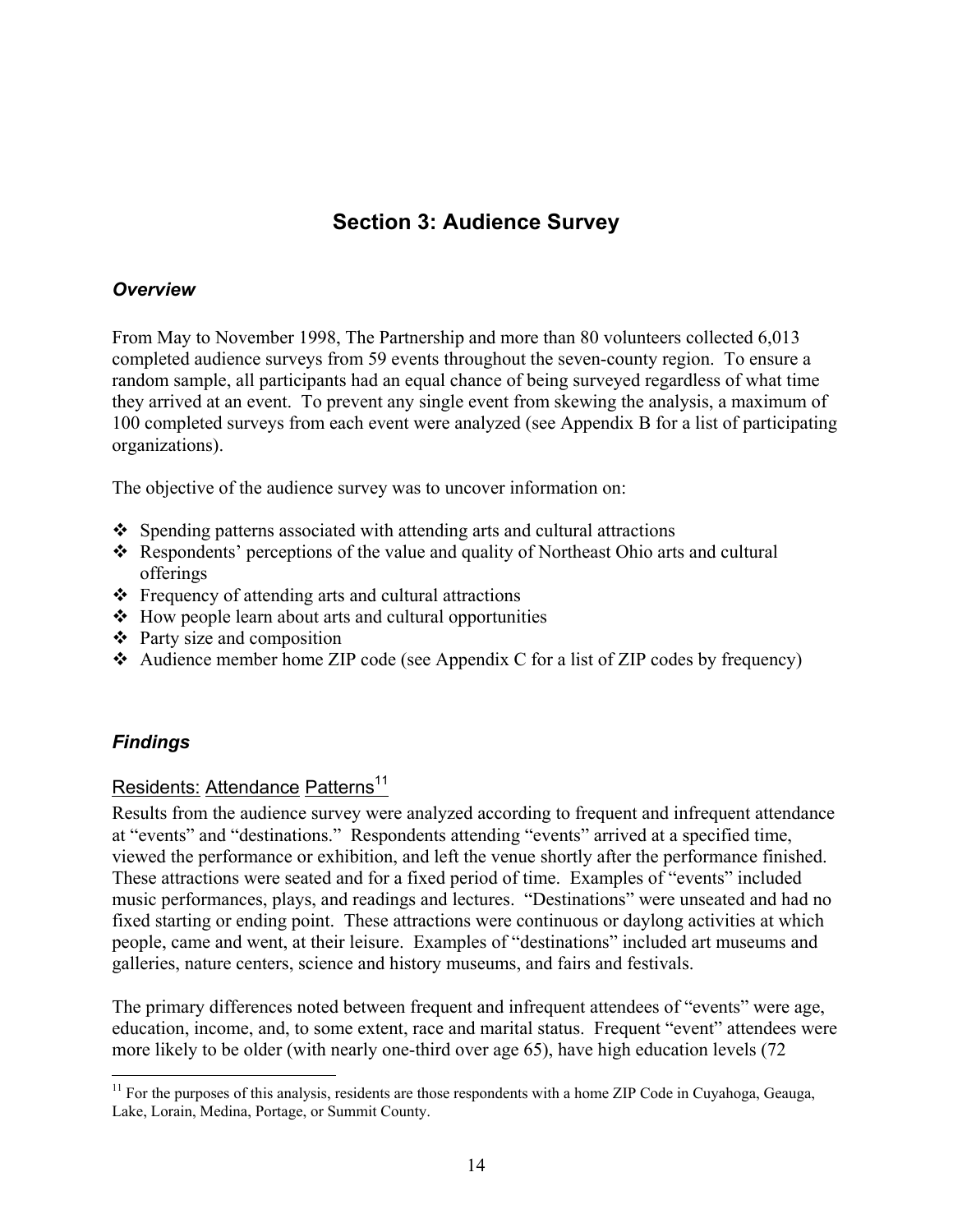percent reporting at least a bachelors degree), and very high income levels (25 percent reporting annual household incomes over \$100,000). Frequent attendees were more likely to be White/Anglo and to be married (or with a life partner) than infrequent attendees. Infrequent attenders were more racially diverse and contained more single individuals than frequent attenders.

At "destinations," similar differences between frequent and infrequent attendees were observed. Females predominated in both groups, although men represented a higher proportion of the infrequent "destination" attendees. These infrequent attendees can also be described as more likely to have children under 18 living at home, to be younger (half under age 45), and to have lower household income levels (39 percent reporting annual household income under \$35,000).

The majority of people had previously attended the institution at which they were surveyed, with 78.5 percent of "event" attendees and 66 percent of "destination" attendees reporting previous attendance. "Event" attendees were more likely to have attended multiple times, with 54 percent reporting prior attendance at the surveyed institution three or more times compared to 32 percent of "destination" attendees. For both "event" and "destination" attendees, more than 92 percent had attended other Northeast Ohio area cultural institutions.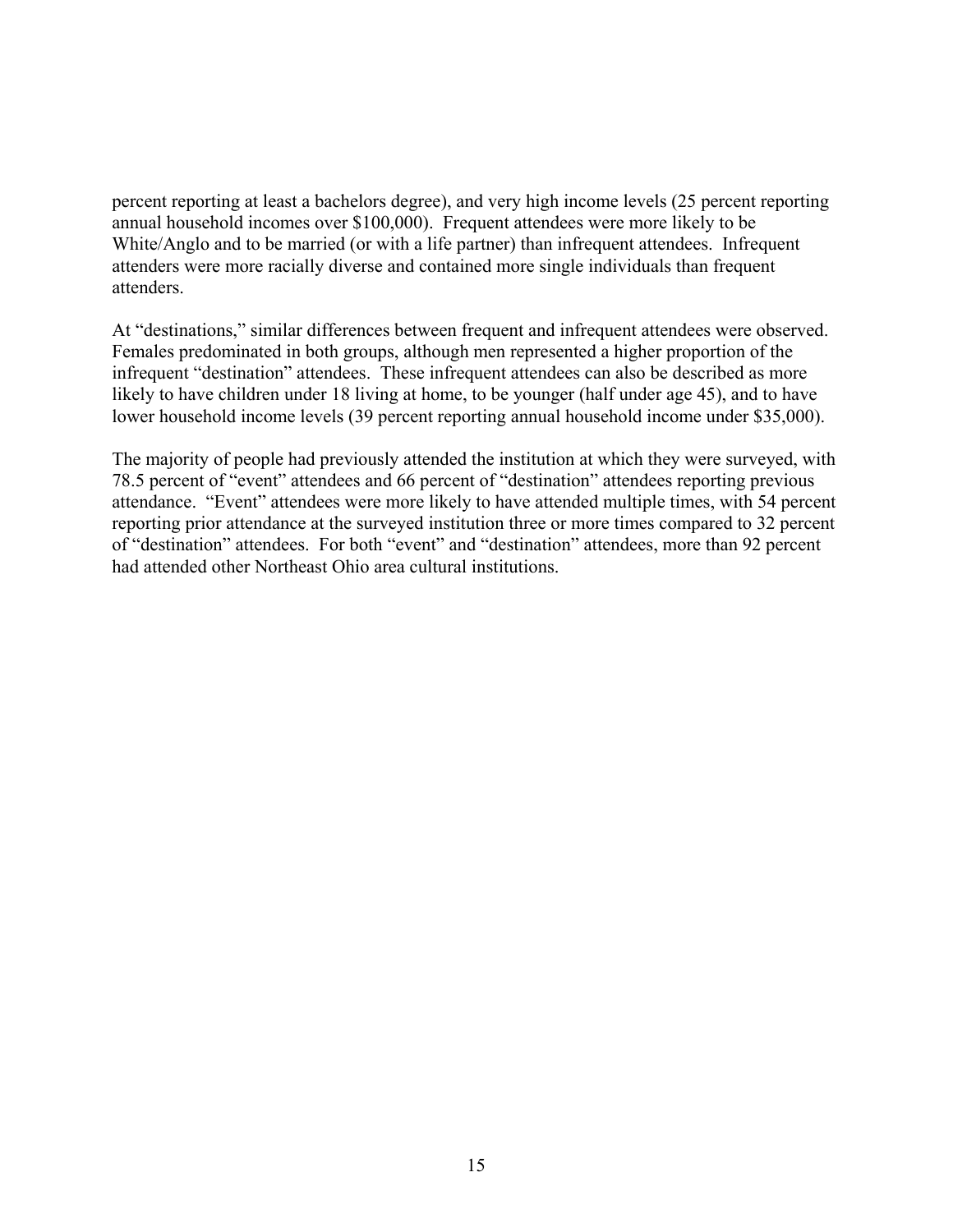

Figure 3 illustrates attendance at different types of cultural activities among Northeast Ohio area residents:

**Figure 3**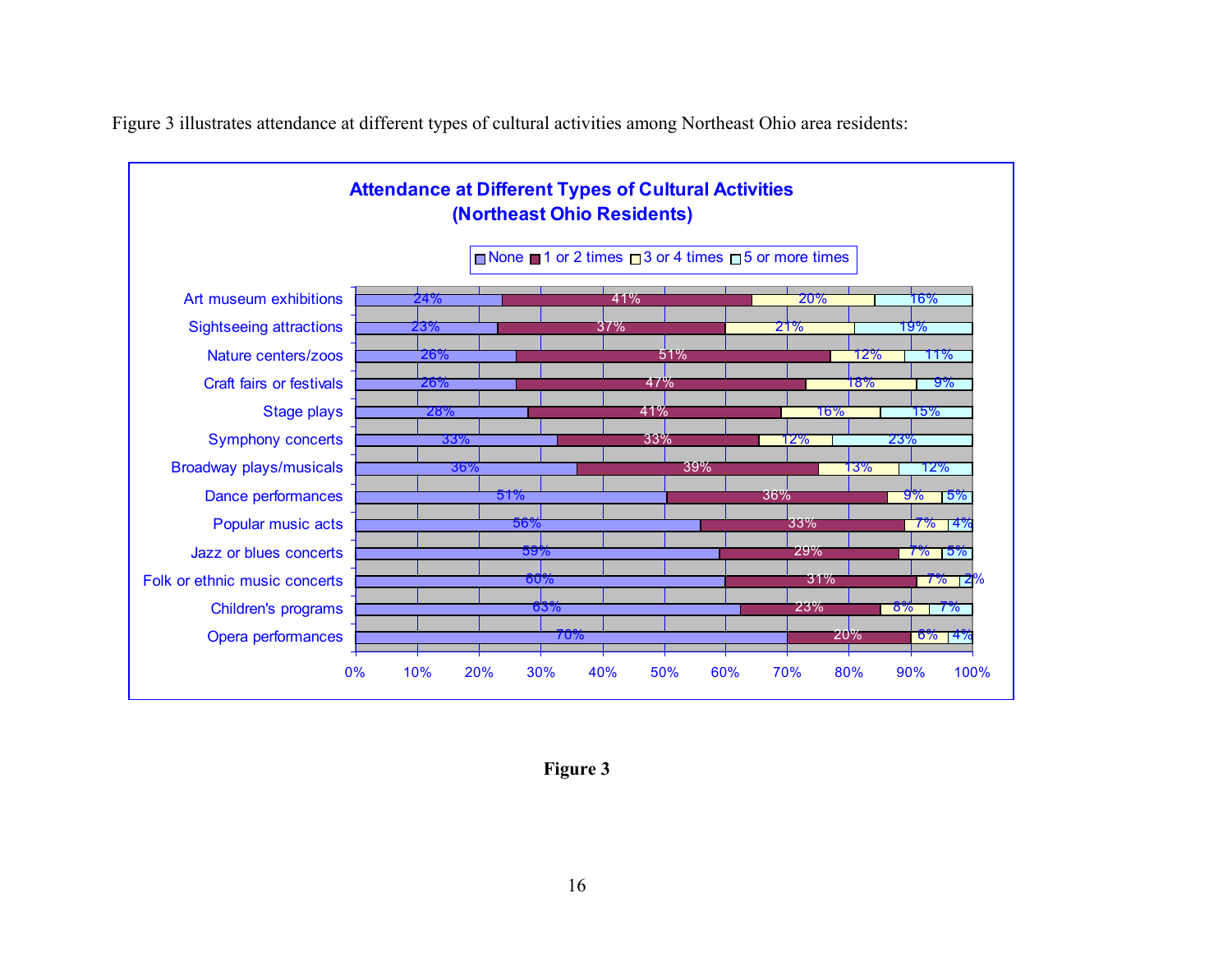As the chart illustrates, art museum exhibitions had the highest rate of attendance (e.g., at least one or more times) and symphony concerts had the most frequent attendees (23 percent attending five or more times).

#### Visitors: Attendance Patterns

Differences among frequent and infrequent attendees among the visitor (individuals living outside the seven-county region) sample were also noted. In terms of "event" attendance, frequent attendees were older and had higher proportions of divorced/separated or widowed respondents, with high education levels. There was little difference between the visitor population for "event" and "destination" attendance patterns.

There were two significant differences between the visitor populations surveyed at "events" and "destinations": while 38 percent of those surveyed at "events" were visiting the institution for the first time, 67 percent of "destination" attendees were attending that location for the first time. Whereas 78.5 percent of "event" visitors attended other Northeast Ohio cultural institutions, 50.5 percent of "destination" visitors attended no other cultural institutions in Northeast Ohio.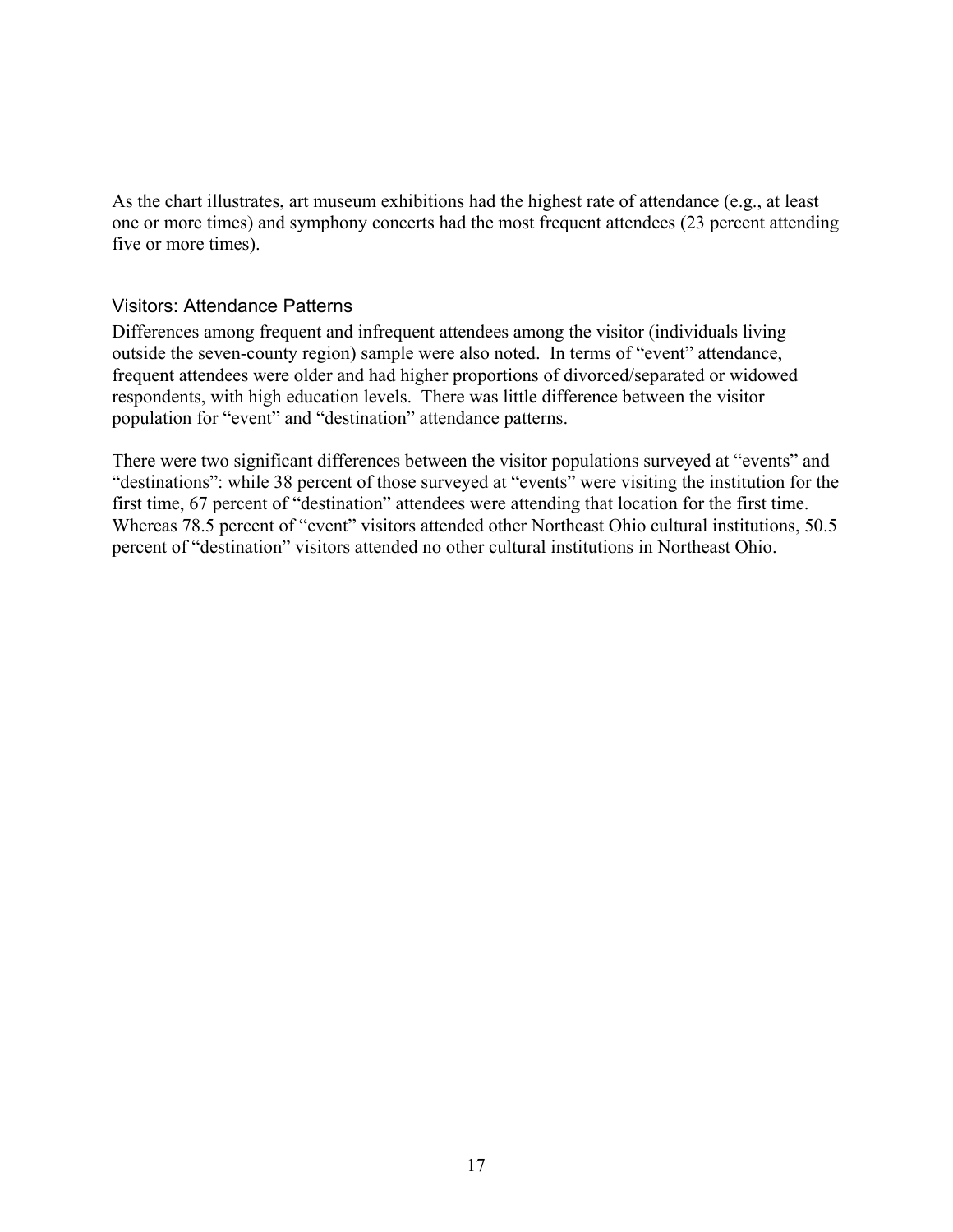Figure 4 illustrates attendance at different types of cultural activities among visitors to the Northeast Ohio area:



**Figure 4**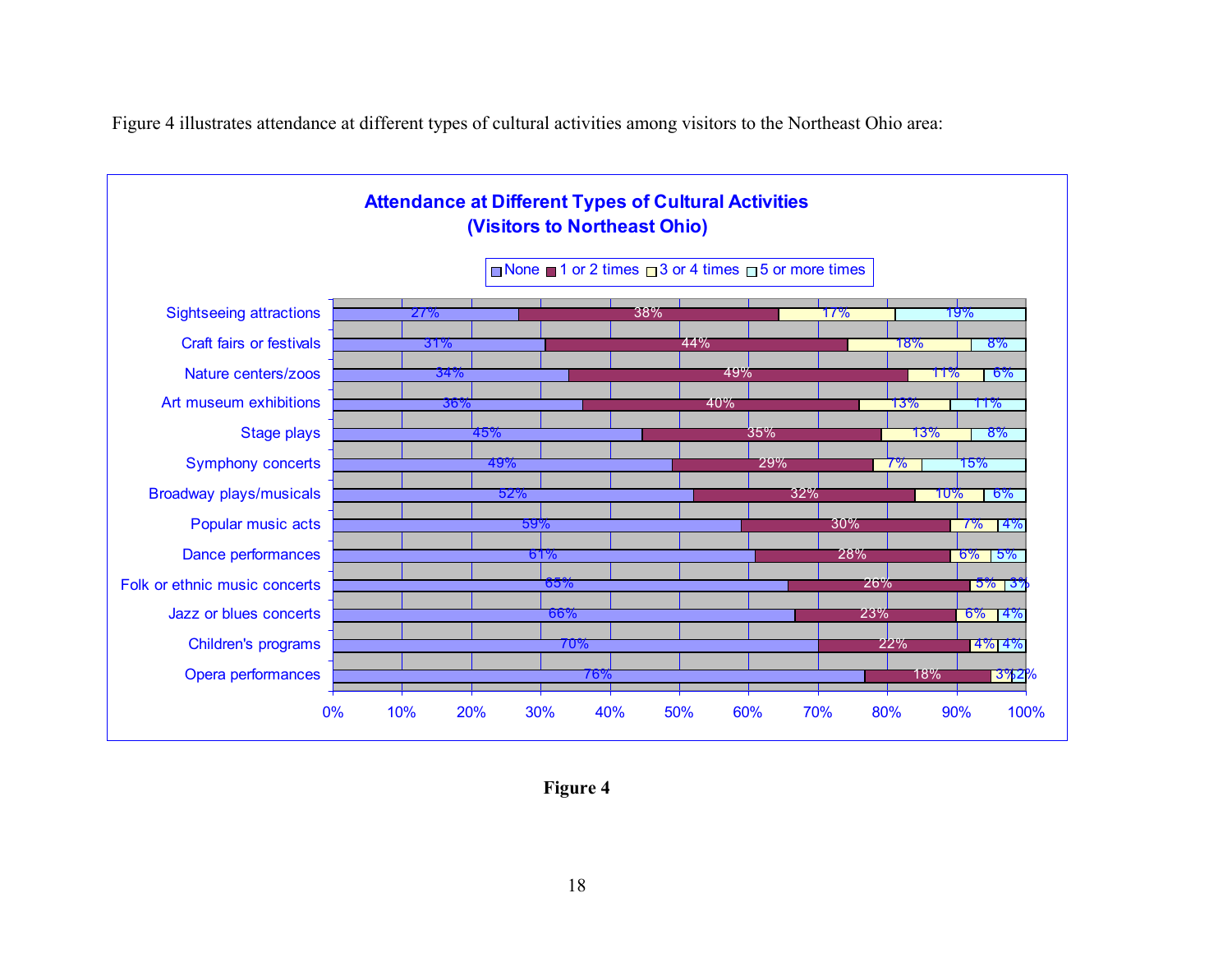As the chart illustrates, sightseeing attractions<sup>12</sup> not only had the highest rate of overall (74 percent at least one or more times) attendance but also the most frequent attendees (19 percent attending five or more times). Craft fairs/festivals (70 percent at least one or more times), nature centers/zoos (66 percent at least one or more times), and art museum exhibitions (64 percent at least one or more times) were also popular activities for visitors.

#### **Spending Patterns**

 $\overline{a}$ 

Respondents were asked to indicate the range of expenses incurred in conjunction with attendance at an "event" or "destination." Respondents from outside the seven-county market area incurred higher average expenses connected with attending than did residents of the seven counties (see Table 5).

| 16 | וח |
|----|----|
| я  | H  |

| Dollars you expect to spend on the<br>following items in connection with<br>your attendance at this performance,<br>exhibition, or attraction.<br>(average dollar amount reported) | <b>All survey</b><br>respondents | <b>Residents of</b><br>the seven-<br>county area | <b>Visitors from</b><br>outside the<br>seven-county<br>area |
|------------------------------------------------------------------------------------------------------------------------------------------------------------------------------------|----------------------------------|--------------------------------------------------|-------------------------------------------------------------|
| On tickets/admission                                                                                                                                                               | \$39.17                          | \$38.53                                          | \$40.77                                                     |
| On food                                                                                                                                                                            | \$28.93                          | \$27.76                                          | \$32.55                                                     |
| On travel (parking, taxi, air fares, etc.)                                                                                                                                         | \$19.57                          | \$16.43                                          | \$30.10                                                     |
| <b>On shopping</b>                                                                                                                                                                 | \$17.00                          | \$12.74                                          | \$29.15                                                     |
| On merchandise at this site                                                                                                                                                        | \$14.01                          | \$12.15                                          | \$18.15                                                     |
| <b>On lodging</b>                                                                                                                                                                  | \$11.00                          | \$3.41                                           | \$41.80                                                     |
| On other entertainment                                                                                                                                                             | \$10.53                          | \$7.45                                           | \$23.91                                                     |

 $12$  Sightseeing attractions commonly refers to parks, monuments, and blockbuster shows or exhibits.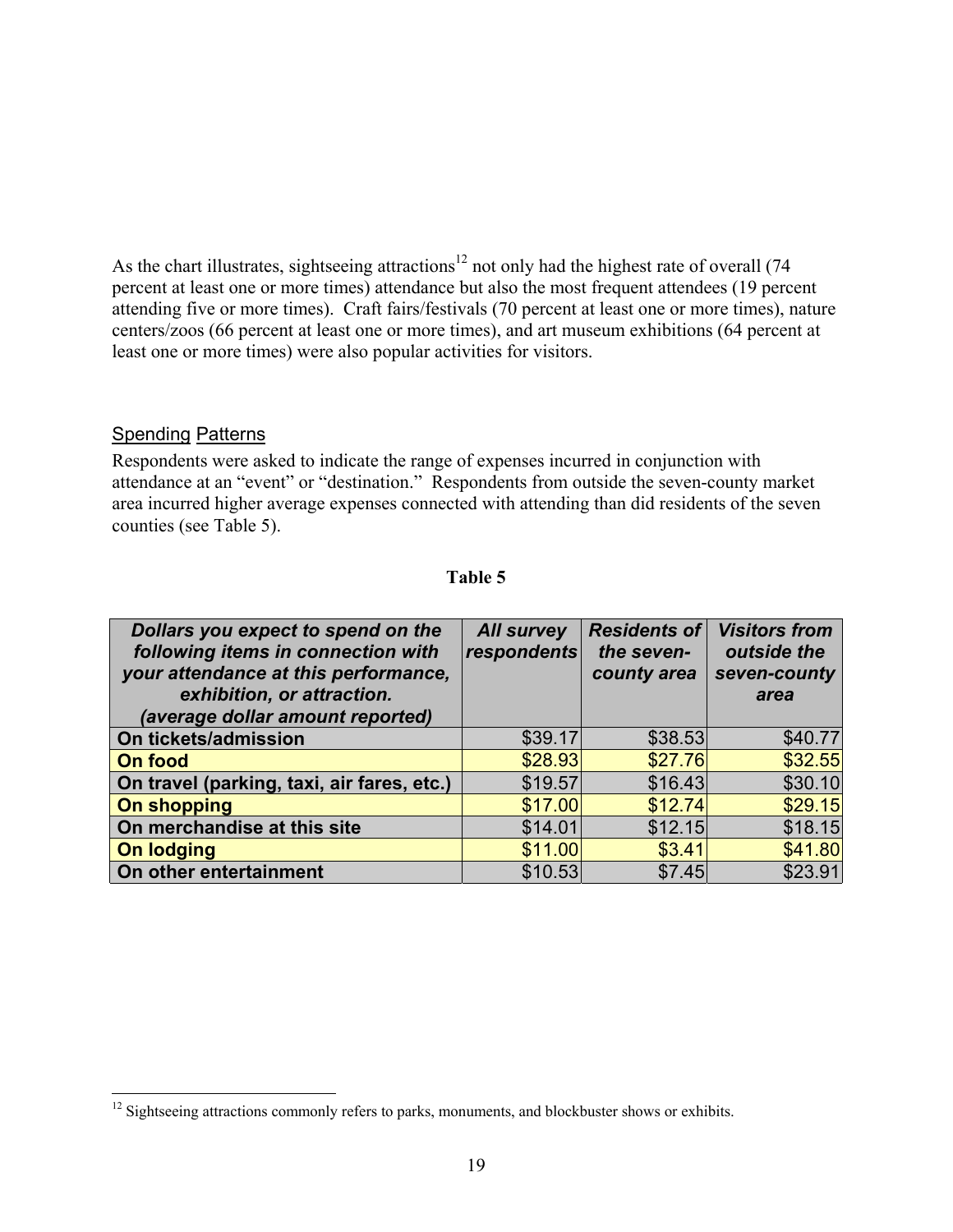#### Quality/Price Ratings

In general, respondents are pleased with the quality of "events" and "destinations" they attended, with 67.5 percent of the total sample rating their experience as excellent and 28.9 percent as good (see Figure 5).





Respondents also are satisfied with prices paid for cultural programs, with 86.5 percent noting ticket prices or admission costs as "just right" versus 8.4 percent responding prices were "too high" and 5.1 percent saying "too low" (see Figure 6).



**Figure 6**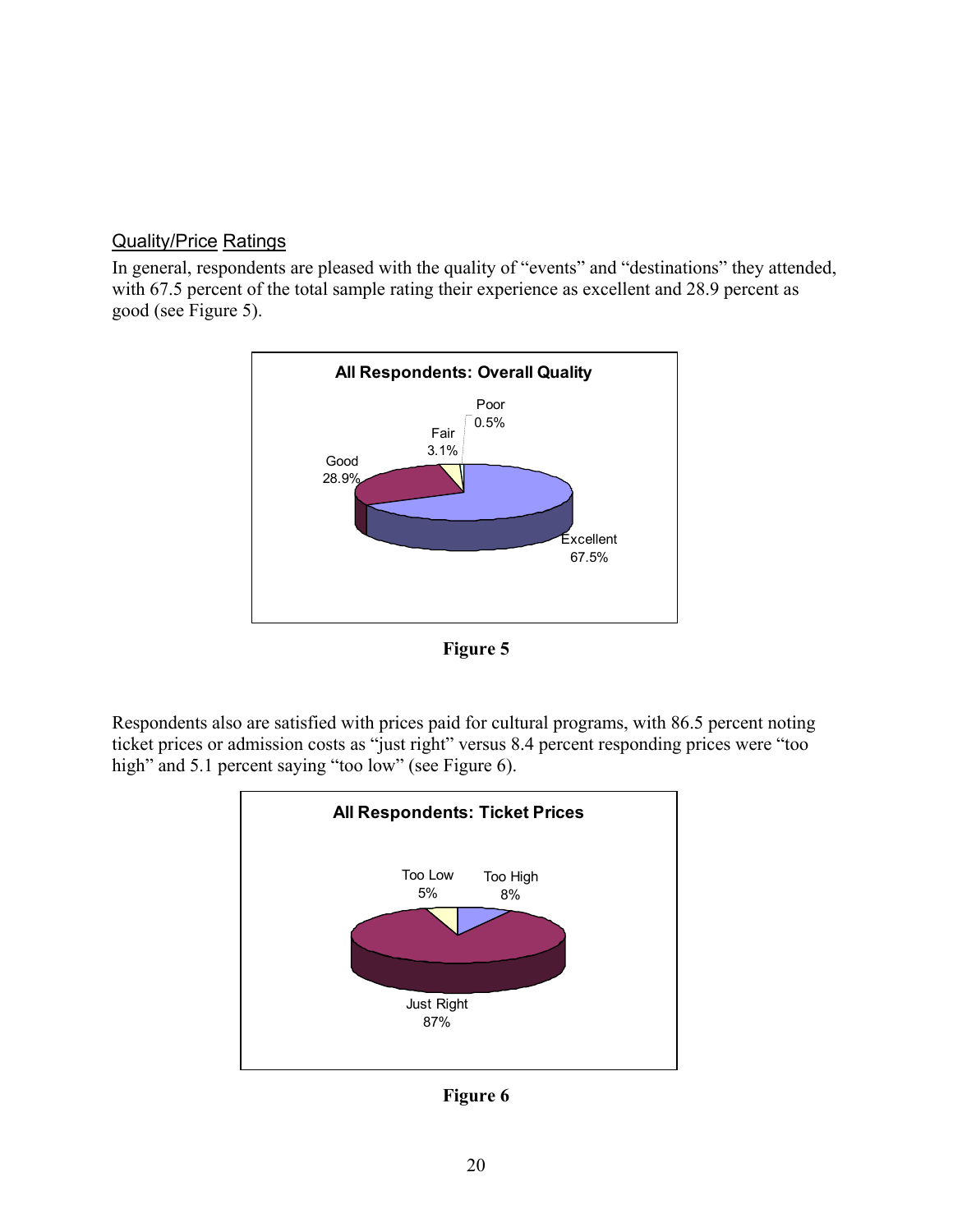#### **Overnight Visitors**

Despite similarities on most measures, visitors who stayed overnight exhibited some differences from visitors who did not. Visitors staying overnight spent an average of \$79.62 on lodging, primarily found out about events or attractions via word of mouth, spent more on shopping (\$54.02 on average compared to \$15.87), spent more on "on site" merchandise (\$29.52 versus \$11.92).

#### Information Sources

Word-of-mouth and the mail are the two greatest sources of information about events reports by survey respondents (see Table 6).

| <b>Source of Information</b>                                  | <b>Percent</b> |
|---------------------------------------------------------------|----------------|
| Word of Mouth - Family Member or Friend                       | 21.0%          |
| <b>By Mail</b>                                                | 20.3%          |
| <b>Local Radio</b>                                            | 19.6%          |
| <b>Business Contacts/Co-Worker</b>                            | 17.8%          |
| <b>Subscription</b>                                           | 16.6%          |
| <b>Local Newspaper/Magazine</b>                               | 16.2%          |
| Poster, Flyer, Brochure                                       | 14.6%          |
| <b>Web Site</b>                                               | 11.1%          |
| <b>Other</b>                                                  | 10.6%          |
| <b>Local Television</b>                                       | 4.2%           |
| <b>Group Invitation</b>                                       | 3.2%           |
| <b>School Notices</b>                                         | 2.4%           |
| <b>NOTE: Multiple Responses, Percents Total More Than 100</b> |                |

**Table 6** 

Among frequent resident attendees, nearly one-third of "event" attendees cited subscription (28.4 percent) or mail (28.6 percent) as an information source. For frequent attendees of "destinations," local news (36.9 percent) and word-of-mouth (47.8 percent) were cited most frequently (identical to those sources cited by infrequent "destination" attendees). Infrequent attendees of "events" were most likely to find out about events from business contacts (36.3 percent) followed by local radio (23.5 percent) and "the web" (22.8 percent).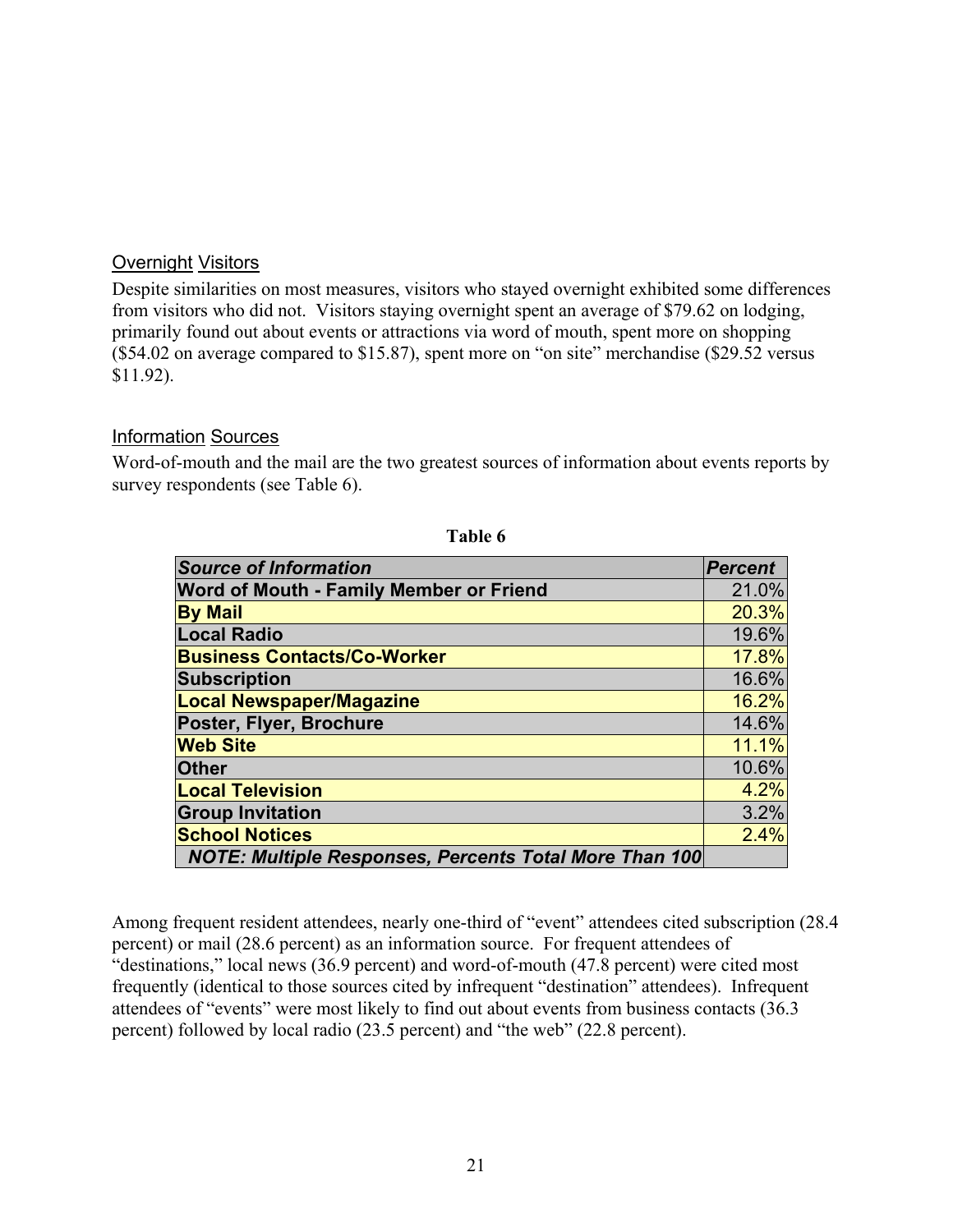#### Attendance Patterns by Party

There were few differences between "event" and "destination" attendance by either residents or visitors, and those attending frequently or infrequently, in terms of who attended the "event." Spouse or lifetime partner was the most frequently cited companion by all groups. Attendees of "destinations" were more likely to attend with children, and infrequent attendees attended more often with children and/or other members of their families.

#### *Key Findings*

The key findings from The Partnership's audience survey are:

- Visitors to Northeast Ohio's arts and cultural offerings spend on average more on shopping, travel, lodging, and other entertainment than residents.
- Visitors staying overnight spent an average of \$79.62 on lodging.
- More than 96 percent of consumers rank the arts and cultural activities participated in as either "good" or "excellent."
- Word-of-mouth, mail, local radio, business contacts/co-workers, and subscription are the top five sources of event information cited by arts and cultural consumers.
- $\cdot$  Respondents are satisfied with prices paid for cultural programs with 86.5 percent noting ticket prices or admission costs as "just right."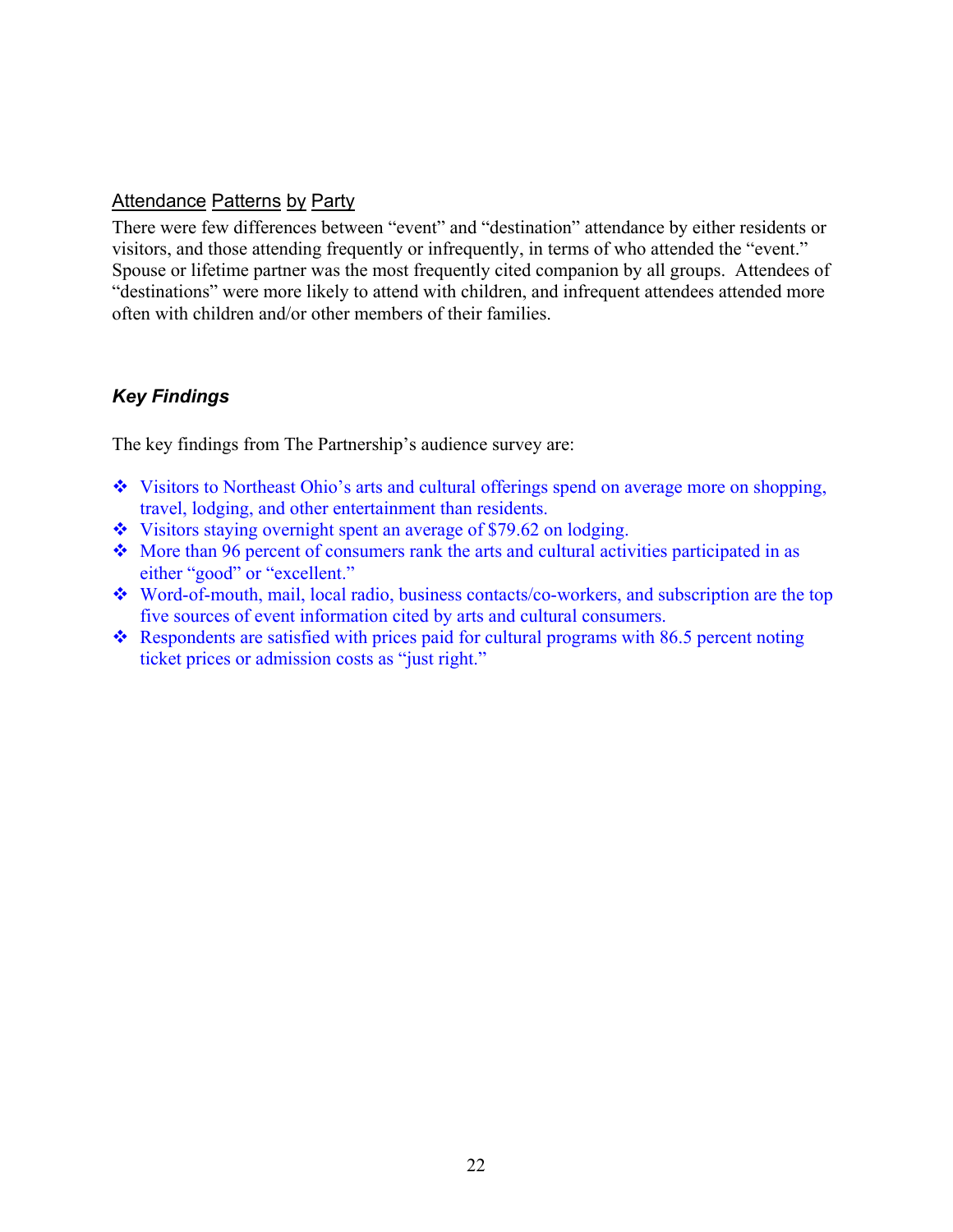# **Methodology**

#### Individual Artist Survey

The *Individual Artist Survey* component of the study was part of the larger effort to learn about and better understand the needs of individual artists and crafts people who were living or working in the Northeast Ohio seven-county region. This information provides an artist profile that includes demographic data and an understanding of artists' work and needs.

The *Individual Artist Survey* was sent to individual artists and included the artistic disciplines of music, interdisciplinary and performance arts, photography, folk arts, conservator, design arts, dance, literature, media arts, opera/musical theatre, visual arts, theatre, crafts and a category for "other." Survey participants resided or worked Cuyahoga, Geauga, Lake, Lorain, Medina, Portage, and Summit Counties.

Of the 9,205 surveys sent, a total of 600 were completed and returned during the summer of 1998.

The survey investigated the following issues:

- Needs for and conditions of living/working space
- $\triangle$  Needs for technical assistance, including technical skills workshops and computer graphics and internet training
- $\triangleleft$  Existing exhibition opportunities
- $\triangle$  The need for additional exhibition opportunities
- $\cdot$  Involvement through galleries, festivals and special events in the region
- $\triangle$  Opinions with respect to the cultural future of the Northeast Ohio region

#### Organizational Survey

A 21-page survey was mailed to an assembled list of arts and cultural organizations in the Northeast Ohio planning region. Repeated follow-up calls were made to request return of completed surveys A total of 51 completed surveys were returned. More than half of the completed surveys were from organizations located in the City of Cleveland (60 percent). More than one-quarter (27 percent) came from organizations located in Portage, Summit, Lake, Lorain, Medina and Geauga Counties. Organizations from Cuyahoga County, but not Cleveland, comprised the remaining 13 percent of completed surveys.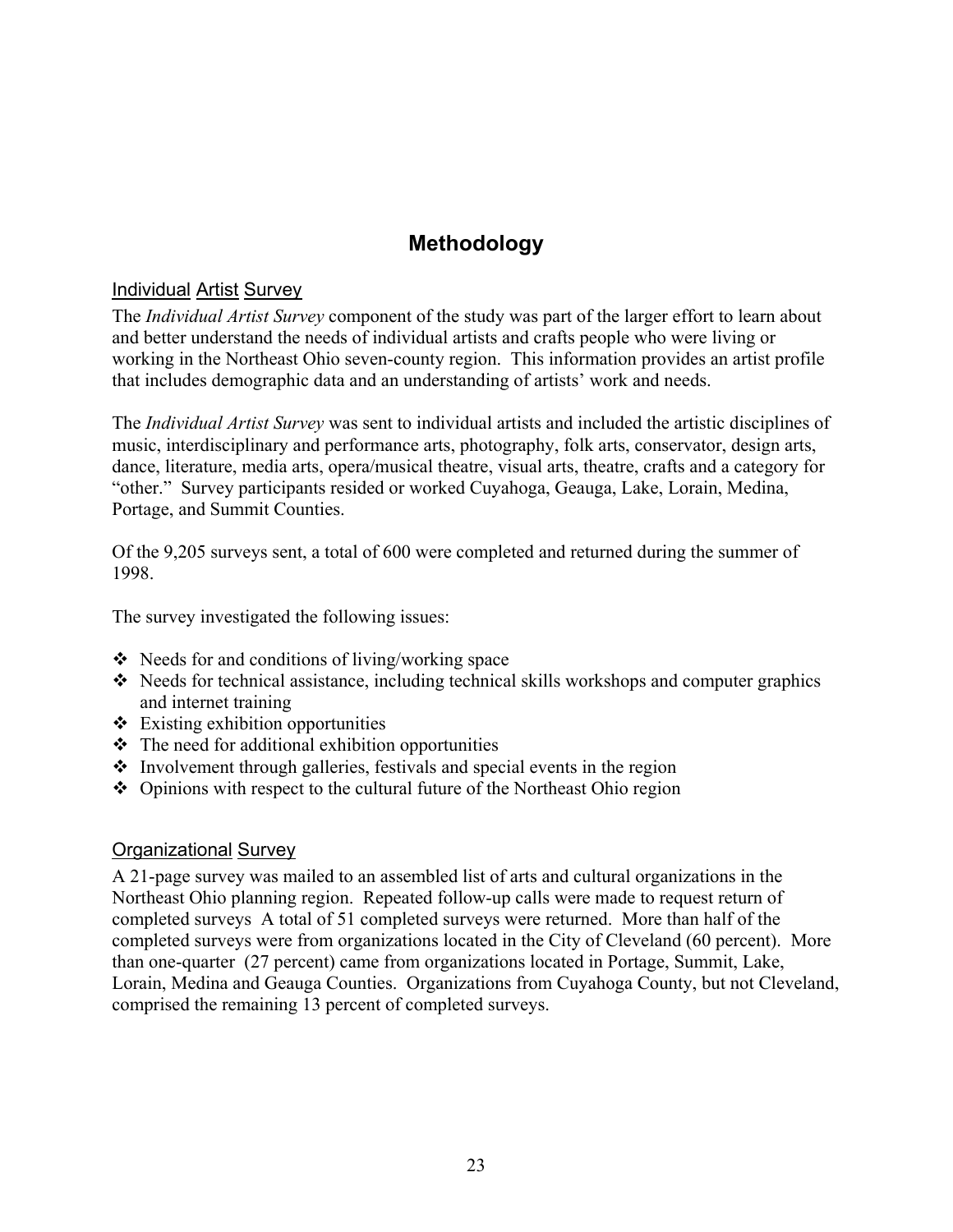#### Audience Survey

The *Audience Survey* provided a composite picture of the audiences of Northeast Ohio arts and cultural attractions during the summer and fall of 1998. A total of 6,013 completed surveys were collected at 59 arts and cultural events between May and November 1998. A maximum of 100 surveys from each event were used to analyze findings. In those instances in which more than 100 surveys were returned, a randomly selected sample was drawn. The final analysis data set included 4,840 cases.

The questionnaire was a self-administered form that respondents completed in less than five minutes. In order to ensure a representative selection of event participants, individuals were randomly chosen, based on the estimated total attendance of the event. This method insured that individuals who arrived at an event later had the same chance of being surveyed as those who arrived early. Completed questionnaires were reviewed and blanks or inappropriately completed questionnaires were discarded.

Several sub-groups were distinguished for this analysis. Visitors and Northeast Ohio residents were compared. The Audience Survey asked respondents whether they lived in the Cleveland area or were just visiting. The resulting sub-groups were compared with reported ZIP codes and found to be highly related, indicating that individuals who said they were visitors lived outside the seven county region. The "Visitors" sub-group represented 25 percent of the total sample.

The cases were grouped based on frequency of attendance. Respondents who reported attending a maximum total of four events (within the past 12 months) were classified as "infrequent attendees"; those attending more than four events were classified as "frequent attendees."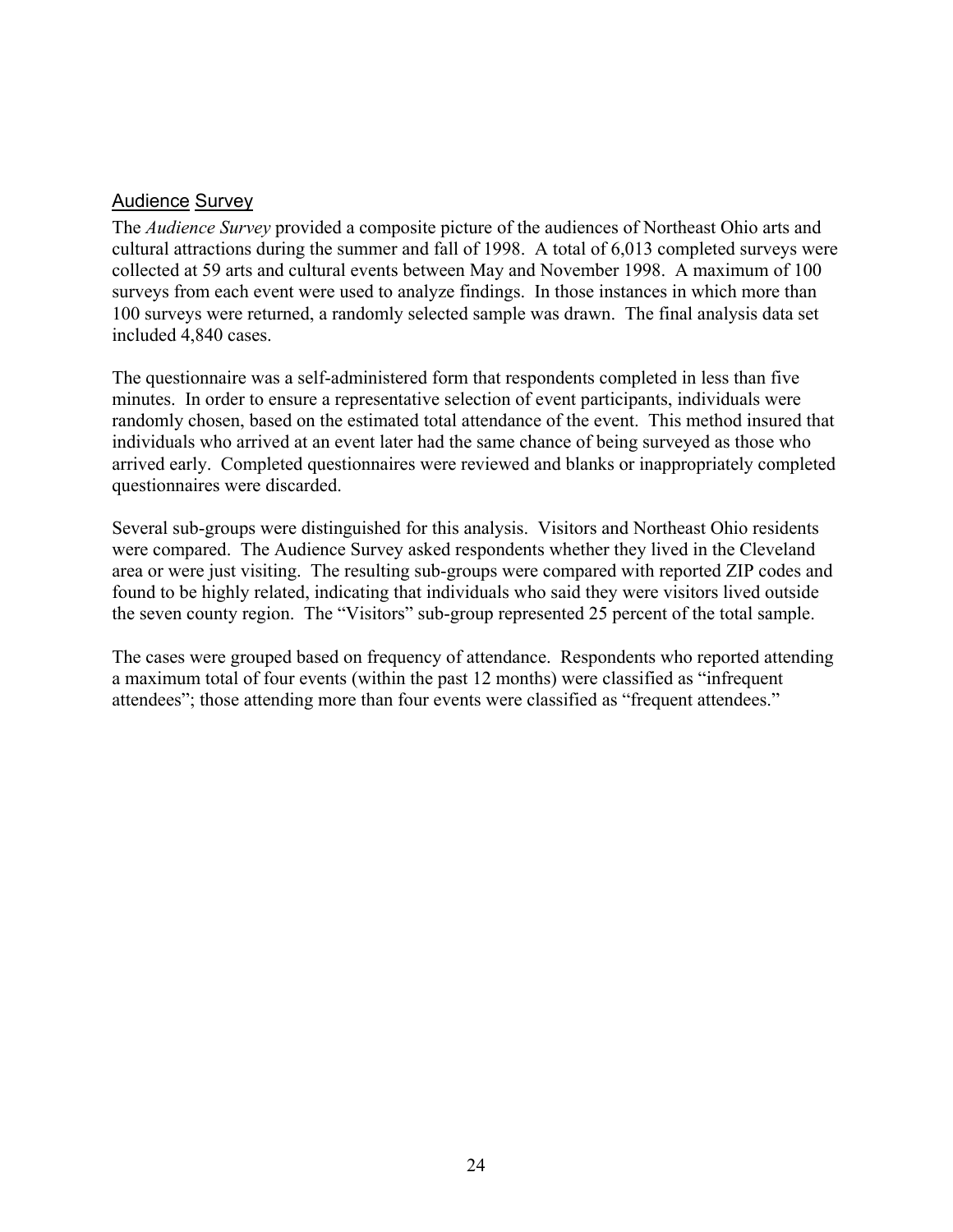# **Appendix A: Organizational Survey Participants**

| American-Slovenian Polka Foundation              | Music & Performing Arts at Trinity Cathedral            |
|--------------------------------------------------|---------------------------------------------------------|
| Arts Management Program - Mandel Center          | Musical Arts Association (The Cleveland Orchestra)      |
| Broadway School of Music & the Arts              | Nature Center at Shaker Lakes                           |
| Center for the Study of World Music              | Near West Theatre                                       |
| Choral Spectrum (Oberlin)                        | North Coast Pipe Band                                   |
| Cleveland Center for Contemporary Art            | Northern Ohio Youth Orchestra                           |
| Cleveland Chamber Symphony                       | <b>PACT</b> Professional Alliance of Cleveland Theaters |
| Cleveland International Piano Competition        | Playhouse Square Foundation                             |
| Cleveland Metroparks Zoo                         | Radio Station WCLV                                      |
| Cleveland Metroparks, Outdoor Education Division | Radio Station WKSU-FM                                   |
| Cleveland Museum of Natural History              | Rock and Roll Hall of Fame and Museum                   |
| Cleveland Opera                                  | <b>Summit Choral Society</b>                            |
| Cleveland Public Theatre                         | The Cleveland Music School Settlement                   |
| <b>Cleveland Restoration Society</b>             | The Cleveland Cultural Coalition                        |
| Cleveland San Jose Ballet                        | The Cleveland Institute of Music/Preparatory $\&$       |
| Committee of Public Art                          | Continuing Education Division                           |
| Cudell Improvement, Inc/Clifton Arts & Musicfest | The Cleveland Museum of Art                             |
| <b>Ensemble Theatre</b>                          | The Cleveland Play House                                |
| Fine Arts Association                            | The Great Lakes Theater Festival                        |
| Great Lakes Science Center                       | The Health Museum of Cleveland                          |
| Heritage Brass Quintet                           | The Holden Arboretum                                    |
| Hungarian Scout Folk Ensemble                    | The Medina County Arts Council, Inc.                    |
| Inventure Place                                  | The Repertory Project                                   |
| Lyric Opera Cleveland                            | The Sculpture Center                                    |
| Medina County Schools Fine Arts Tour             | The Western Reserve Historical Society                  |
| Mentor Performing Concert Series                 | Theatre Labyrinth                                       |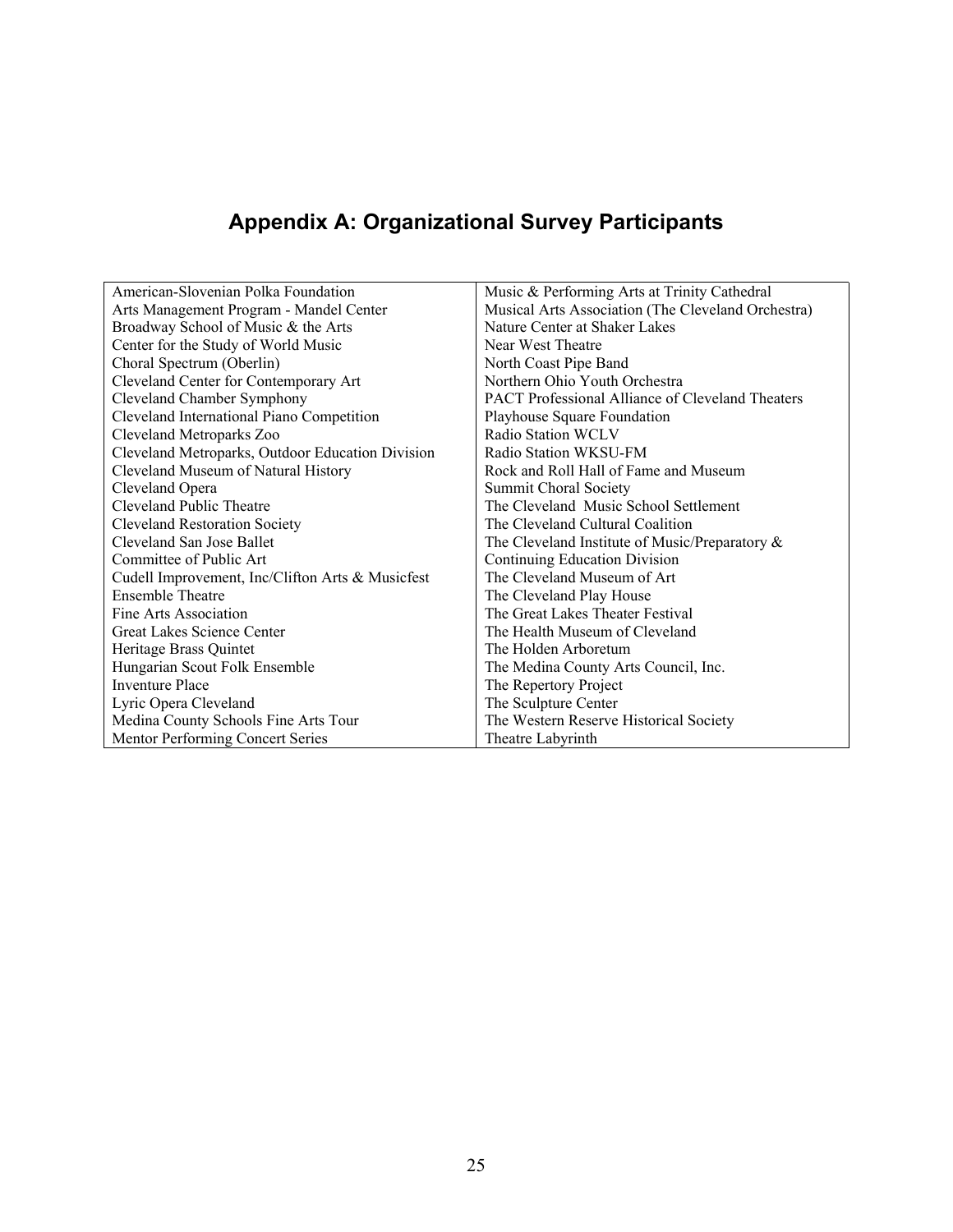# **Appendix B: Audience Survey Participants**

| "Events"                                        |                  |                   | "Destinations"                                     |                  |                   |
|-------------------------------------------------|------------------|-------------------|----------------------------------------------------|------------------|-------------------|
|                                                 | <b>Number of</b> |                   |                                                    | <b>Number of</b> |                   |
|                                                 | <b>Completed</b> | <b>Percent of</b> |                                                    | <b>Completed</b> | <b>Percent of</b> |
| <b>Organization Name</b>                        | <b>Surveys</b>   | <b>Total</b>      | <b>Organization Name</b>                           | <b>Surveys</b>   | <b>Total</b>      |
| <b>Apollo's Fire</b>                            | 69               | 2.16%             | <b>Akron Art Museum</b>                            | 33               | 2.01%             |
| <b>Baldwin Wallace Summer Theatre</b>           | 100              | 3.13%             | <b>Berea Art Festival</b>                          | 99               | 6.02%             |
| <b>Beck Center for the Arts</b>                 | 81               | 2.54%             | Broadway School of Music and the Arts              | 5                | 0.30%             |
| <b>Blossom Music Center (3 events)</b>          | 281              | 8.79%             | <b>Cleveland Health Education Museum</b>           | 100              | 6.08%             |
| <b>Brunswick Cultural &amp; Performing Arts</b> | 50               | 1.56%             | <b>Cleveland Metroparks Zoo</b>                    | 100              | 6.08%             |
| <b>Cain Park</b>                                | 82               | 2.57%             | <b>Cleveland Museum of Art (3 Exhibits)</b>        | 300              | 18.24%            |
| <b>Cleveland Botanical Garden</b>               | 100              | 3.13%             | <b>Cleveland Museum of Natural History</b>         | 58               | 3.53%             |
| <b>Cleveland Center for Contemporary Art</b>    | 34               | 1.06%             | Craft Fair @ Hathaway Brown                        | 100              | 6.08%             |
| <b>Cleveland Jazz Orchestra</b>                 | 100              | 3.13%             | <b>Geauga County Historical Society (2 Events)</b> | 197              | 11.98%            |
| <b>Cleveland Opera</b>                          | 86               | 2.69%             | Great Lakes Science Center*                        | 100              | 6.08%             |
| <b>Cleveland Orchestra (4 administrations)</b>  | 350              | 10.95%            | <b>Holden Arboretum</b>                            | 86               | 5.23%             |
| <b>Cleveland Playhouse</b>                      | 100              | 3.13%             | Julia de Burgos Cultural Education and Art Center  | 38               | 2.31%             |
| Cleveland Pops Orchestra @ Playhouse Square     | 100              | 3.13%             | <b>KSU University Museum</b>                       | 29               | 1.76%             |
| <b>Cleveland Public Theatre</b>                 | 29               | 0.91%             | Rock and Roll Hall of Fame (2 administrations)     | 200              | 12.16%            |
| <b>Cleveland Zoological Society</b>             | 100              | 3.13%             | <b>SPACES</b>                                      | 100              | 6.08%             |
| DANCE Cleveland @ Cain Park                     | 100              | 3.13%             | <b>Western Reserve Historical Society</b>          | 100              | 6.08%             |
| <b>Fairmount Fine Arts Center</b>               | 20               | 0.63%             | <b>Total</b>                                       | 1645             | 100%              |
| <b>Fine Arts Association</b>                    | 100              | 3.13%             |                                                    |                  |                   |
| <b>Karamu House</b>                             | 52               | 1.63%             |                                                    |                  |                   |
| <b>KSU Theater Department</b>                   | 100              | 3.13%             |                                                    |                  |                   |
| <b>Lorain Palace Civic Center</b>               | 74               | 2.32%             |                                                    |                  |                   |
| Lyric Opera                                     | 100              | 3.13%             |                                                    |                  |                   |
| <b>Medina County Historical Society</b>         | $\overline{21}$  | 0.66%             |                                                    |                  |                   |
| Music and Performing Arts @ Trinity Cathedral   | $\overline{97}$  | 3.04%             |                                                    |                  |                   |
| <b>Near West Theater</b>                        | 61               | 1.91%             |                                                    |                  |                   |
| <b>Ohio Ballet</b>                              | 100              | 3.13%             |                                                    |                  |                   |
| Playhouse Spuare Foundation (2 administrations) | 200              | 6.26%             |                                                    |                  |                   |
| Poets League of Greater Cleveland               | $\overline{25}$  | 0.78%             |                                                    |                  |                   |
| <b>Sculpture Center</b>                         | 100              | 3.13%             |                                                    |                  |                   |
| <b>Singers Club of Cleveland</b>                | 100              | 3.13%             |                                                    |                  |                   |
| Stan Hywet Hall & Gardens (2 administrations)   | 183              | 5.73%             |                                                    |                  |                   |
| <b>Stocker Arts Center</b>                      | 100              | 3.13%             |                                                    |                  |                   |
| <b>Total</b>                                    | 3195             | 100%              |                                                    |                  |                   |

\* Three questions specific to the Great Lakes Science Center were administered at their site and are not included in this report.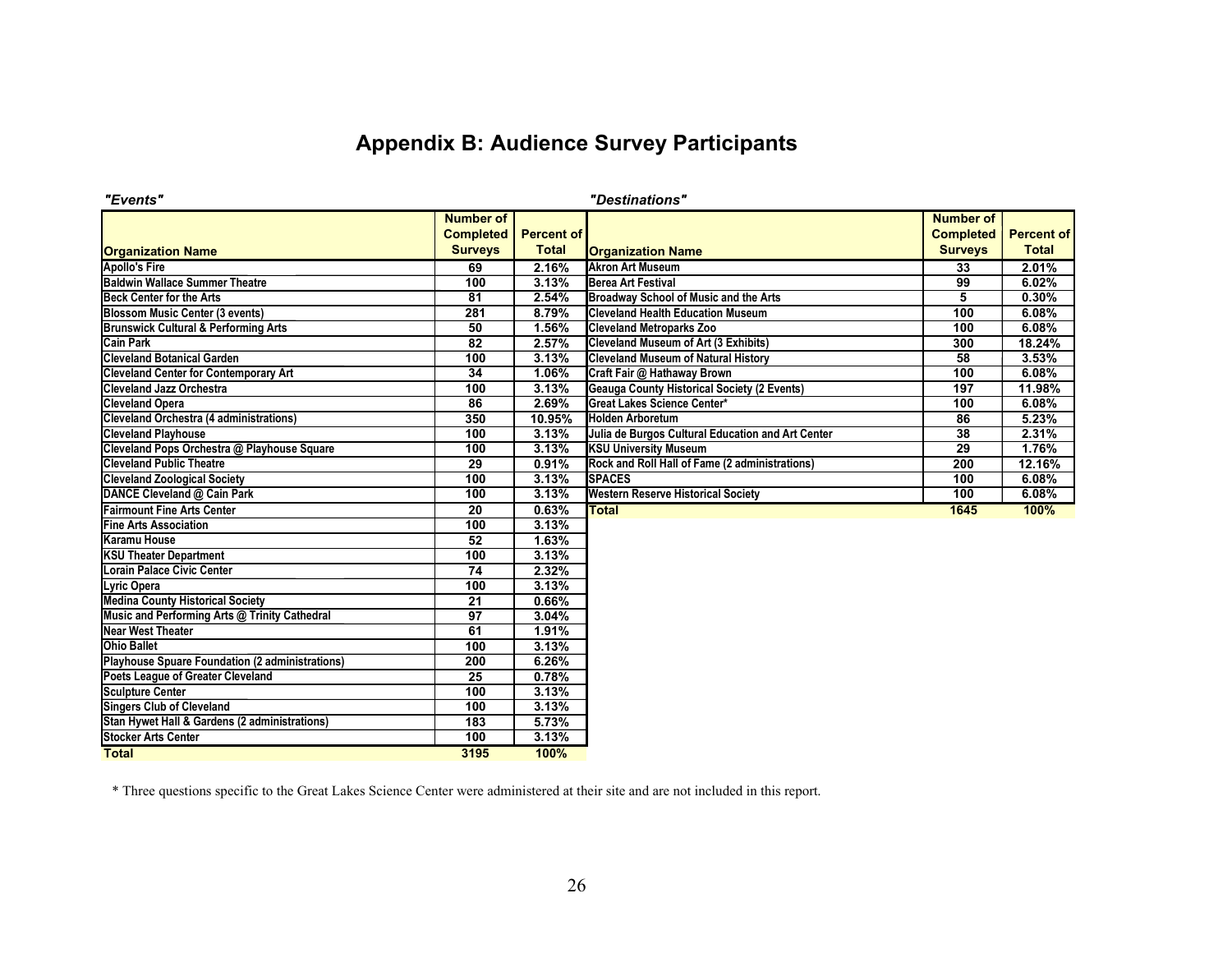### **Appendix C: ZIP Codes by Frequency Among Audience Survey Participants**

| <b>ZIP</b>  | <b>USPS Geographic Associations</b>                                    | <b>Number</b>   |
|-------------|------------------------------------------------------------------------|-----------------|
|             | 44118 Cleveland, Cleveland Heights, East Cleveland, Shaker Heights     | 203             |
|             | 44122 Beachwood, Cleveland, Highland Hills, Shaker Heights, University | 165             |
|             | <b>Heights</b>                                                         |                 |
|             | 44120 Cleveland, Shaker Heights                                        | 125             |
|             | 44107 Lakewood                                                         | 119             |
|             | 44124 Cleveland, Lyndhurst, Mayfield Heights, Pepper Pike              | 115             |
|             | 44106 Cleveland, Cleveland Heights                                     | 114             |
|             | 44121 Cleveland, Cleveland Heights, South Euclid                       | 100             |
|             | 44060 Mentor, Mentor-on-the-Lake                                       | 81              |
|             | 44022 Bentleyville, Chagrin Falls, Moreland Hills                      | 80              |
|             | 44236 Hudson                                                           | 80              |
|             | 44136 Strongsville                                                     | $\overline{75}$ |
|             | 44035 Elyria, North Ridgeville                                         | $\overline{71}$ |
| 44017 Berea |                                                                        | 69              |
|             | 44116 Rocky River                                                      | 69              |
|             | 44094 Kirtland, Willoughby                                             | 66              |
|             | 44102 Cleveland                                                        | 64              |
|             | 44212 Brunswick                                                        | 59              |
|             | 44256 Medina                                                           | 59              |
| 44313 Akron |                                                                        | 58              |
| 44240 Kent  |                                                                        | 55              |
|             | 44130 Middleburgh Heights, Parma, Parma Heights                        | 54              |
|             | 44140 Bay Village                                                      | 52              |
|             | 44224 Stow, Cuyahoga Falls, Silver Lake                                | 51              |
|             | 44145 Westlake, Cleveland                                              | 45              |
|             | 44143 Cleveland, Euclid, Highland Heights, Mayfield, Mayfield Hgts.    | 43              |
|             | 44095 Eastlake, Lakeline, Timberlake, Willoughby, Willowick            | 41              |
| 44139 Solon |                                                                        | 41              |
|             | 44202 Aurora, Reminderville                                            | 40              |
|             | 44024 Chardon                                                          | 39              |
|             | 44070 North Olmsted                                                    | 39              |
|             | 44111 Cleveland                                                        | 39              |
|             | 44134 Cleveland, Parma                                                 | 39              |
|             | 44012 Avon Lake                                                        | $\overline{37}$ |
|             | 44113 Cleveland                                                        | 35              |
|             | 44129 Cleveland, Parma                                                 | $\overline{34}$ |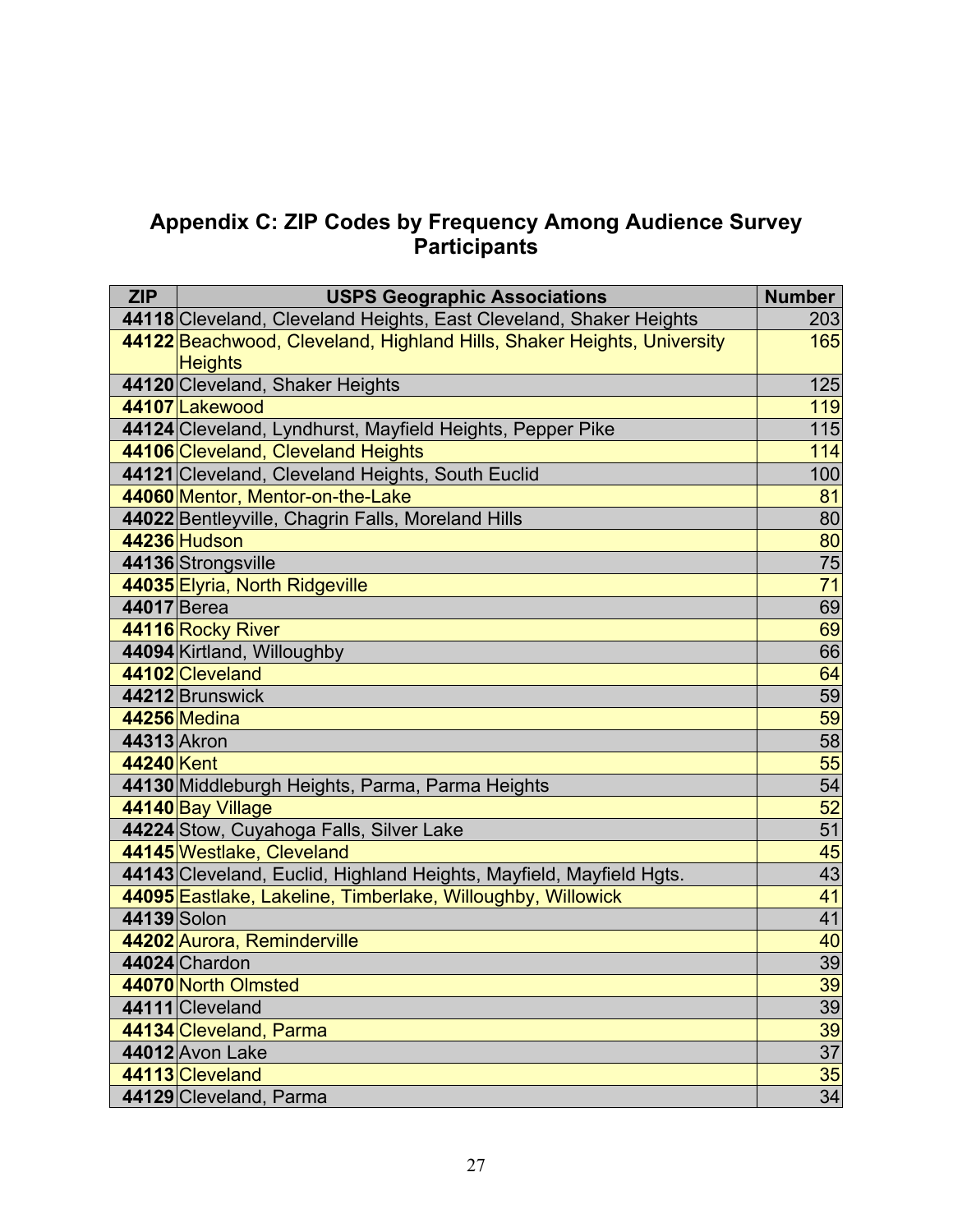| 44333 Akron, Fairlawn                                                                | 32              |
|--------------------------------------------------------------------------------------|-----------------|
| 44023 Chagrin Falls                                                                  | 31              |
| 44105 Cleveland, Garfield Heights, Newburgh Heights                                  | 31              |
| 44126 Cleveland, Fairview Park                                                       | $\overline{30}$ |
| 44109 Cleveland                                                                      | 29              |
| 44138 Olmsted Falls                                                                  | 28              |
| 44112 Cleveland, Cleveland Heights, East Cleveland                                   | 27              |
| 44141 Brecksville                                                                    | $\overline{27}$ |
| 44108 Cleveland, Bratenahl                                                           | 26              |
| 44039 North Ridgeville, Elyria                                                       | $\overline{25}$ |
| 44110 Cleveland, East Cleveland                                                      | 25              |
| 44303 Akron                                                                          | $\overline{25}$ |
| 44067 Northfield, Sagamore Hills                                                     | 24              |
| 44077 Painesville, Concord                                                           | $\frac{24}{24}$ |
| 44720 Canton, North Canton                                                           |                 |
| 44133 North Royalton                                                                 | $\overline{23}$ |
| 44074 Oberlin                                                                        | $\overline{22}$ |
| 44144 Cleveland, Brooklyn                                                            | $\overline{22}$ |
| 44146 Bedford, Bedford Heights, Cleveland, Oakwood Village, Walton Hills             | $\overline{22}$ |
| 44135 Cleveland                                                                      | 20              |
| 44089 Vermilion                                                                      | 19              |
| 44123 Euclid                                                                         | 19              |
| 44128 Cleveland, Bedford Heights, Garfield Heights, Highland Hills, North<br>Randall | 19              |
| 44685 Uniontown                                                                      | 19              |
| 44052 Lorain                                                                         | 18              |
| 44131 Independence, Brooklyn Heights, Cleveland, Parma, Seven Hills                  | 18              |
| 44223 Cuyahoga Falls                                                                 | 18              |
| 44125 Cleveland, Garfield Heights, Valley View                                       | 17              |
| 44142 Brookpark, Cleveland                                                           | 17              |
| 44147 Broadview Heights                                                              | 17              |
| 44266 Ravenna                                                                        | 17              |
| 44310 Akron                                                                          | 16              |
| 44011 Avon                                                                           | 15              |
| 44040 Gates Mills                                                                    | 15              |
| 44137 Maple Heights                                                                  | 15              |
| 44004 Ashtabula                                                                      | 14              |
| 44026 Chesterland                                                                    | 14              |
| 44001 Amherst, South Amherst                                                         | 13              |
| 44021 Burton                                                                         | 13              |
| 44053 Lorain                                                                         | $\overline{13}$ |